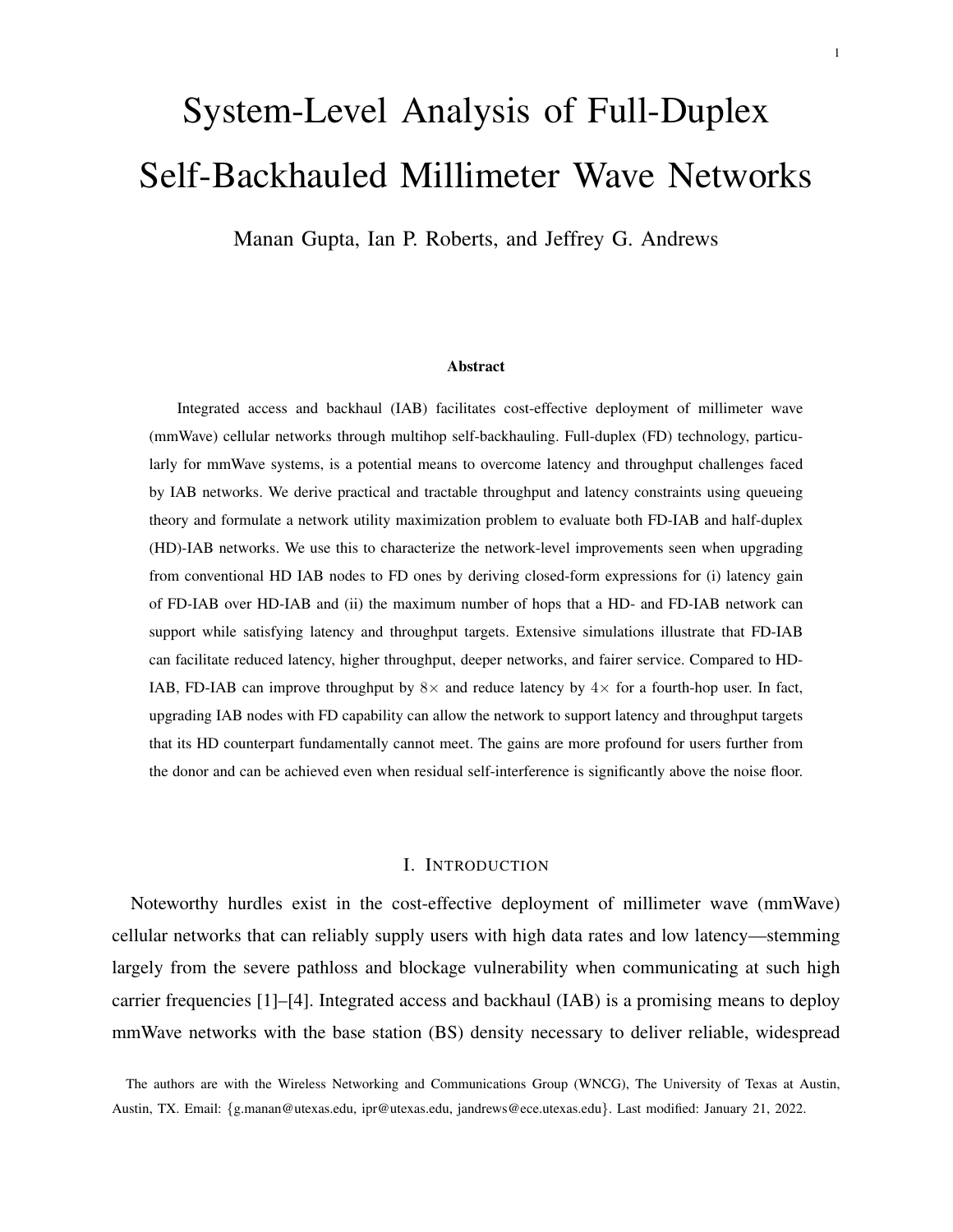coverage [5]–[12]. IAB is a multihop network deployment where the majority of BSs—called *IAB nodes*—wirelessly backhaul their traffic to fiber-backhauled *donor nodes*, possibly relaying through other IAB nodes.

To meet the strict quality-of-service requirements for these modern applications, full-duplex (FD) technology provides an approach to address resource bottlenecks—potentially improving rate scaling and latency—and augments existing resource allocation solutions. Equipping IAB nodes with FD capability allows them to simultaneously transmit and receive over the same bandwidth, virtually doubling the available radio resources compared to conventional half-duplex (HD) operation. It is well known that this transceiver-level upgrade can directly translate to linklevel gains, but the network-level gains are less clear. In this paper, we study the potential gains in network performance—in terms of throughput, latency, and network depth—when upgrading from HD IAB nodes to ones with FD capability, which may transcend the potential doubling of spectral efficiency.

## *A. Motivation, Background, and Related Work*

Multihop networks have been an active area of research for a few decades [13]–[15], as they require fewer fiber connections to tessellate an area according to the given coverage criterion, for example, received signal-to-noise ratio (SNR) above a threshold. However, per-user throughput deteriorates and packet delays increase with the number of hops between the donor and a userequipment (UE) [14], [16]. Even though IAB networks operating at mmWave frequencies benefit from larger bandwidth (offering high data rates on the backhaul) and reduced interference (from directional communication and raised integrated noise power), they are subject to the same fundamental *throughput-coverage* trade-off as conventional multihop networks. As the number of hops increase, the throughput and latency performance degrade due to packet relaying, buffering, and link multiplexing delays [6], [17].

As a result, to satisfy throughput and latency targets, efficient resource utilization at the IAB node is of utmost importance and has led to a variety of studies on route selection [9], [18], [19], link scheduling [8], [20], load balancing [21], and topology optimization [11], [22]. In [8], [9], authors propose reinforcement learning frameworks that aim to minimize end-to-end latency of packets, and [18] presents routing strategies that minimize the number of hops to improve throughput and latency. Link scheduling and power allocation solutions that leverage simulatedannealing are proposed in [20], the benefits of offloading UEs to IAB nodes is studied in [21],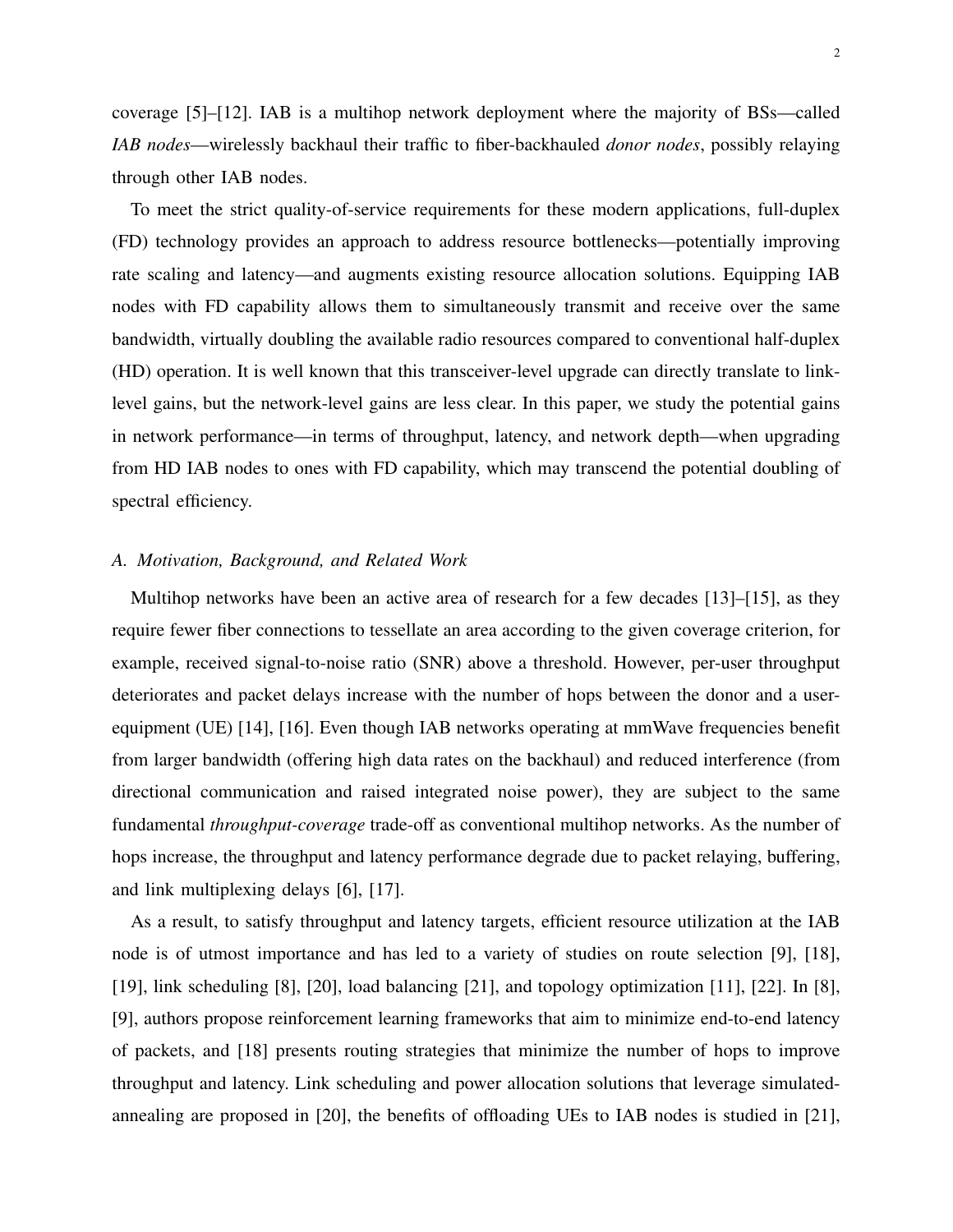and genetic algorithm based schemes for IAB node placement and non-IAB link distribution are developed in [22]. For a comprehensive survey on recent developments in IAB, please see [23].

In this work however, we investigate how FD capability can alleviate the aforementioned resource bottleneck and latency issues present in IAB networks. Recent breakthroughs in selfinterference cancellation using analog [24], digital [25], and spatial [26], [27] cancellation techniques can rid a receive signal of self-interference. In [28], the authors prototype a two-hop IAB network and show that the throughput for FD-IAB is almost twice that of HD-IAB. In [25], the authors evaluate a multi-user FD-IAB network and present user selection and digital selfinterference cancellation techniques to maximize the received signal power at the user. These works, however, do not explore the network-level consequences of mmWave FD in an IAB deployment. In this paper, we aim to quantify the relative gain of FD-IAB over HD-IAB in terms of the UE throughput, network depth, and latency in realistic multihop IAB deployments.

## *B. Contributions*

Our technical contributions are summarized as follows.

A single optimization framework for HD-IAB and FD-IAB networks. We formulate an optimization problem to study *latency* and *throughput*—arguably the most important performance metrics—in a mmWave IAB network. In Section II, we model the IAB network as a Jackson network of queues, which allows us to leverage results from queueing theory to model packet delay as the sojourn time and throughput as the packet arrival rate. We use this queueing model to formulate a utility maximization with throughput and latency constraints that are both practical and tractable. Our network optimization problem is a convex program and is parameterized by the routing structure of the network, the link capacities, and scheduling restrictions on each BS, which in turn depend on whether the BS is capable of HD or FD communication. Solving the convex program returns the per-user throughput and the corresponding resource allocation scheme that maximizes a desired network utility.

Characterizing the network gain of FD-IAB over HD-IAB. In Section IV, we use the optimization framework to compare FD-IAB with HD-IAB and derive a closed-form expression for *latency gain*. We also derive the maximum number of hops that achieve a target latency and target throughput for each UE, for both FD-IAB and HD-IAB. In Section VI-C, we show numerical results for both *rate gain* and latency gain of FD-IAB over HD-IAB. The benefit of equipping the IAB nodes with FD transceivers is more subtle and powerful than the familiar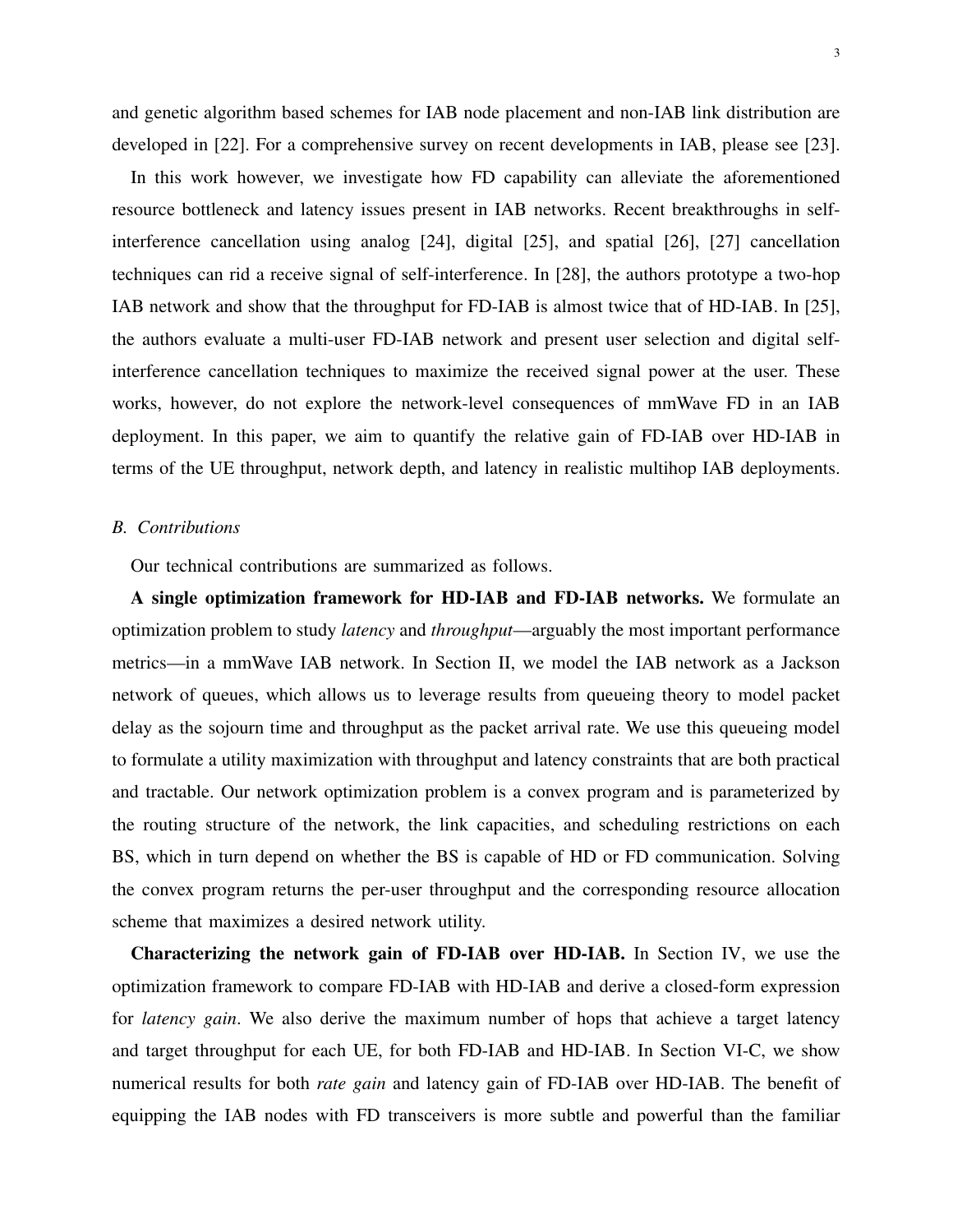link-level gains (i.e., what is typically less than a two-fold improvement in spectral efficiency). We show that the more hops between a UE and the donor, the more the UE has to gain from a FD-IAB deployment, both in terms of latency and throughput. For example, the throughput of a UE four hops from the donor can improve by  $8 \times$  if IAB nodes are upgraded to FD. This many-fold increase stems from the increased scheduling opportunities that FD provides at each IAB node, which reduces multiplexing delays that are particularly significant in the context of multihop routing.

Impact of imperfect self-interference cancellation on network performance. In Section VI-C we present numerical results to quantify the effect of imperfect self-interference cancellation on the throughput performance of a FD-IAB network. We show that even if the residual self-interference is 10 dB above the noise floor, a six-fold rate improvement can be achieved by FD-IAB over its HD counterpart. Reducing the residual-interference-to-noise ratio (RINR) below 0 dB can result in 8 times rate gain for a user at the fourth hop. The FD gains saturate for RINR below −5 dB, suggesting that—from a network perspective—further selfinterference cancellation is likely not worthwhile. These insights can drive physical layer design decisions for FD in IAB networks.

*Notation*:  $A_{:,i}$  denotes the *i*-th column of matrix A,  $A_{i,:}$  denotes the *i*-th row of matrix A,  $A<sup>T</sup>$  denotes the transpose of a matrix,  $[A]_{i,j}$  denotes the  $(i, j)$ -th element of A, and  $A<sup>\dagger</sup>$  denotes the hermitian transpose of a matrix. The *i*-th element of vector a is denoted by  $a_i$ .  $\mathbb{1}_A$  denotes the indicator function over set A, and |A| denotes the cardinality of set A.

#### II. SYSTEM MODEL

Illustrated in Fig. 1, we consider a downlink IAB deployment with one fiber-backhauled donor node and K IAB nodes which wirelessly backhaul to the donor, possibly through multiple hops. M UEs are present in the network, each of which can either be served by the donor or an IAB node. Downlink data arrives at the donor from the network core and is delivered to the UEs, using the IAB nodes as relays as needed. In this work, we will consider and evaluate both HDand FD-equipped IAB nodes. We assume UEs are conventional HD devices. We represent the flow of data—the route between the source (donor) and a destination (UE)—through a *routing tree*,  $\mathcal{T} = (\mathcal{V}, \mathcal{E})$ , where V denotes the set of vertices (devices) such that  $|\mathcal{V}| = K + M + 1$  and includes the mmWave BSs and the UEs. Henceforth, the term *device* will be used to refer to the donor node, an IAB node, or a UE.  $\mathcal E$  denotes the set of edges in the tree  $\mathcal T$  such that if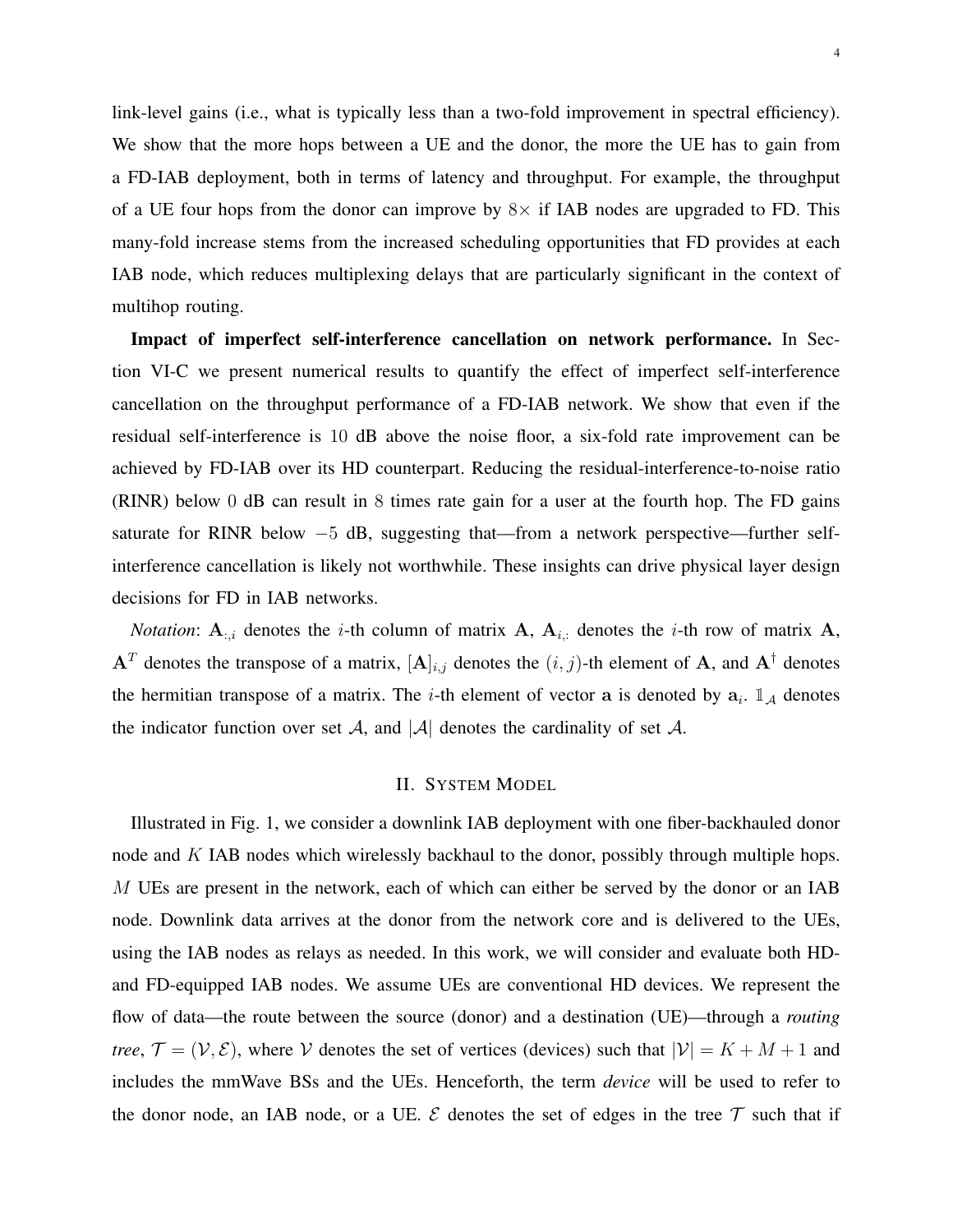

Fig. 1. A multihop routing tree with one donor node,  $K = 6$  IAB nodes, and  $M = 18$  UEs. Note that each IAB node has one parent but can serve multiple children.

 $(u, v) \in \mathcal{E}$  then  $u, v \in \mathcal{V}$  and there exists a directed edge with u as the parent and v as the child. In other words, a device  $v$  receives downlink data from a device  $u$ . Since all vertices, except for the donor, have one (and only one) parent edge, we have  $|\mathcal{E}| = K + M$ . Since an edge  $(u, v)$  is uniquely identified by its child v, we will index edge  $(u, v)$  as v. An illustration of an example IAB routing tree is shown in Fig. 1, where vertex 0 represents the donor and triangles denote IAB nodes. IAB1 (vertex 1) is one hop away from the donor whereas IAB2 (vertex 2) is two hops away since it communicates with the donor via IAB1. Similarly, UE1, UE3, and UE5 are one-hop, two-hop, and three-hop UEs, respectively.

*Link Capacities and Scheduling:* Associated to each edge  $(u, v) \in \mathcal{E}$  is the capacity of the edge  $c_v$  based on its link quality; note that  $c_v$  is only indexed by v since each edge  $(u, v)$ is uniquely identified by its child (i.e., each device has only one parent). In an IAB network, simultaneously transmitting data on all edges in  $\tau$  is not possible due various hardware and design constraints, such as HD constraints and/or limited multi-user communication capabilities. A network scheduler typically decides the set of vertices that can communicate at a given time, forming the set of *active* edges. Thus, each edge is only allocated a certain fraction of the time by the scheduler to transmit data. We denote by  $\mu_v$  the fraction of time allocated to edge  $(u, v)$ for data transmission, meaning  $c_v\mu_v$  represents the effective long-term data rate of the edge  $(u, v)$ .

*Modeling the IAB Network as Network of Queues:* In order to analyze the delay distribution of UEs across different hops, we model the IAB network as a network of queues. Data for each UE arrives in packets at the IAB donor following a stochastic process and must be delivered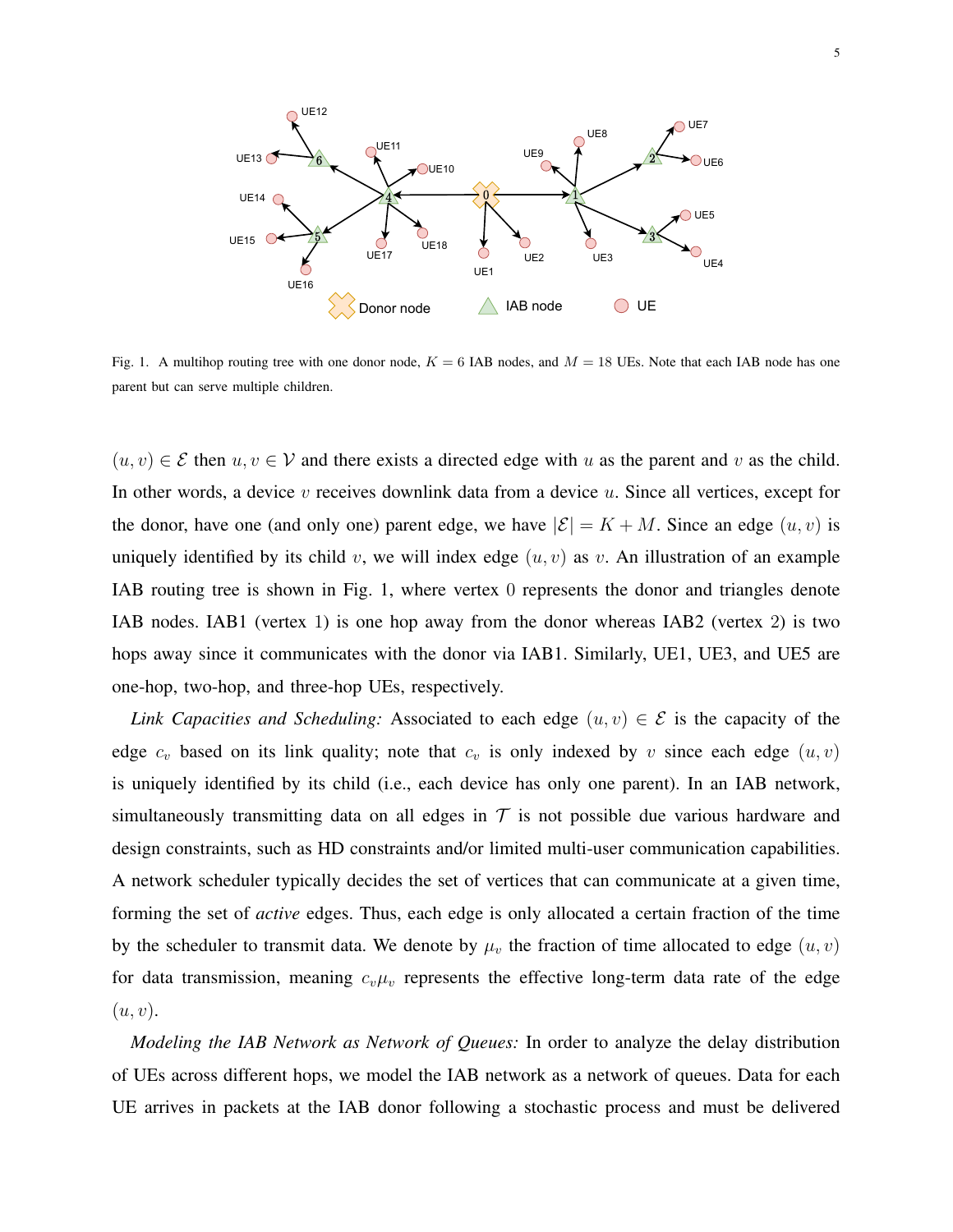

(b) Equivalent queueing network.

Fig. 2. (a) A multihop routing tree with  $K = 2$  IAB nodes and  $M = 3$  UEs. The arrival rate of packets intended for each UE is  $\lambda$ . (b) The equivalent queueing network of (a) with traffic splitting at the donor and each IAB node. The total arrival rate into the network is  $3\lambda$ .

to the destined UE along the route given by T. We denote by  $A_m(t)$  the number of packets destined for the m-th UE that arrives at the donor at time t, where  $\lambda_m = \mathbb{E}[A_m(t)]$  denotes the mean of the arrival stochastic process for packets intended for the m-th UE (i.e., the *arrival rate*). We use  $\lambda$  to denote the  $M \times 1$  vector of mean arrival rates  $\lambda_m$  for the M UEs in the network. Each edge  $(u, v) \in \mathcal{T}$  maintains a queue to buffer packets that u must transmit to v and is referred to as queue  $(u, v)$ .

Let F denote the  $|\mathcal{E}| \times M$  routing matrix such that  $[F]_{l,m} = 1$  if traffic for the m-th UE is routed through the l-th edge and is zero otherwise. The arrival rate to each queue is given by the vector F $\lambda$ . Since the effective long-term data rate of edge  $(u, v)$  is  $c_v \mu_v$ , the mean service time for queue  $(u, v)$  is given by  $1/(c_v\mu_v)$ . Modeling each edge as a queue equivalently implies that the donor and IAB nodes maintain queues to buffer packets for each of their children. A packet arriving at BS k is placed in queue  $(k, v)$  with probability  $(\mathbf{F}\lambda)_v/(\mathbf{F}\lambda)_k$ , as shown in Fig. 2b. This ensures that the average number of packets delivered to each UE is the same as the number of packets arriving at the donor destined for that UE.

## III. FORMULATING AN IAB NETWORK DESIGN PROBLEM

With an IAB network model in place, we will now formulate a network utility maximization subject to practical delay and throughput constraints. Our goal is to use this optimization problem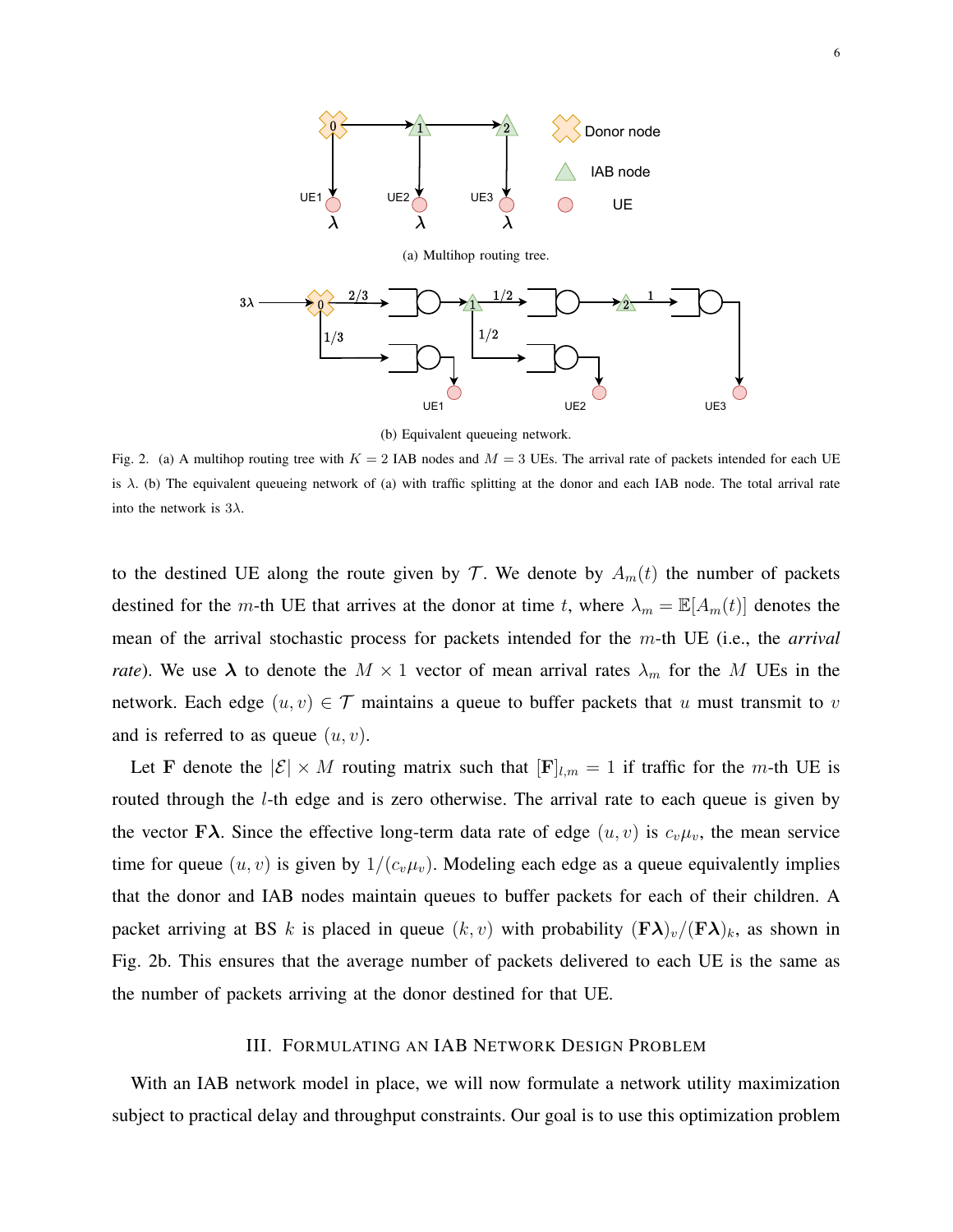to study the network performance improvement—in terms of throughput and latency—when the HD transceivers at the IAB nodes are upgraded to FD ones, for a given deployment. Our optimization problem is parameterized by the network topology and the choice of either HD- or FD-equipped IAB nodes. Specifically, we use a routing matrix  $F$  to describe the routes between the donor and the UEs and is readily obtained for a given routing tree. We use a capacity matrix C and a scheduling matrix G to describe the effective long-term rate of each link, both of which depend on the choice of HD or FD IAB nodes. Feasibility constraints enforce that each link meets its demand. A latency constraint ensures that a fraction of packets  $\eta$  are delivered to their target UE within  $\delta$  units of time. We aim to find the average arrival rates  $\lambda$  and resource allocations  $\mu$  that maximize a chosen network utility. We outline these components of our design in detail as follows and subsequently assemble our network design optimization problem.

Constraint 1: Fundamental constraints on arrival rate and resource fractions. As follows, we capture the fundamental properties of the arrival rates  $\lambda$ , each of which must be non-negative, and resource allocations  $\mu$ , each of which must lie in the interval [0, 1].

$$
\lambda \geq 0, \quad 0 \leq \mu \leq 1 \tag{1}
$$

Constraint 2: Constraint on feasible arrival rate. The signal-to-interference-plus-noise ratio (SINR) of the signal at device v when receiving from its parent u is given by  $SINR_v$ , which depends on a variety of environmental and system factors such as pathloss and transmit/receive beamforming. The capacity of the edge  $(u, v)$  is

$$
c_v = W \cdot \log_2(1 + \text{SINR}_v) \tag{2}
$$

where  $W$  is the system bandwidth. Note that FD IAB nodes incur self-interference, making SINR the metric of interest. HD IAB nodes are effectively interference-free under noise-limited network conditions, meaning we can simply use the SNR.

Often, mmWave communication leads to noise-limited conditions due to highly directional communication, severe pathloss at mmWave frequencies, and high susceptibility to blockages [2], [29]. The severity of network interference in FD-IAB network is still an open question, but for tractability we assume it is negligible, largely thanks to the aforementioned properties of mmWave communication [4], [30]. Furthermore, the donor and other IAB nodes would likely be polemounted and presumably deployed to avoid directed interference on the backhaul transmissions, while UEs are likely on the ground. Together, these establish sufficient spatial isolation between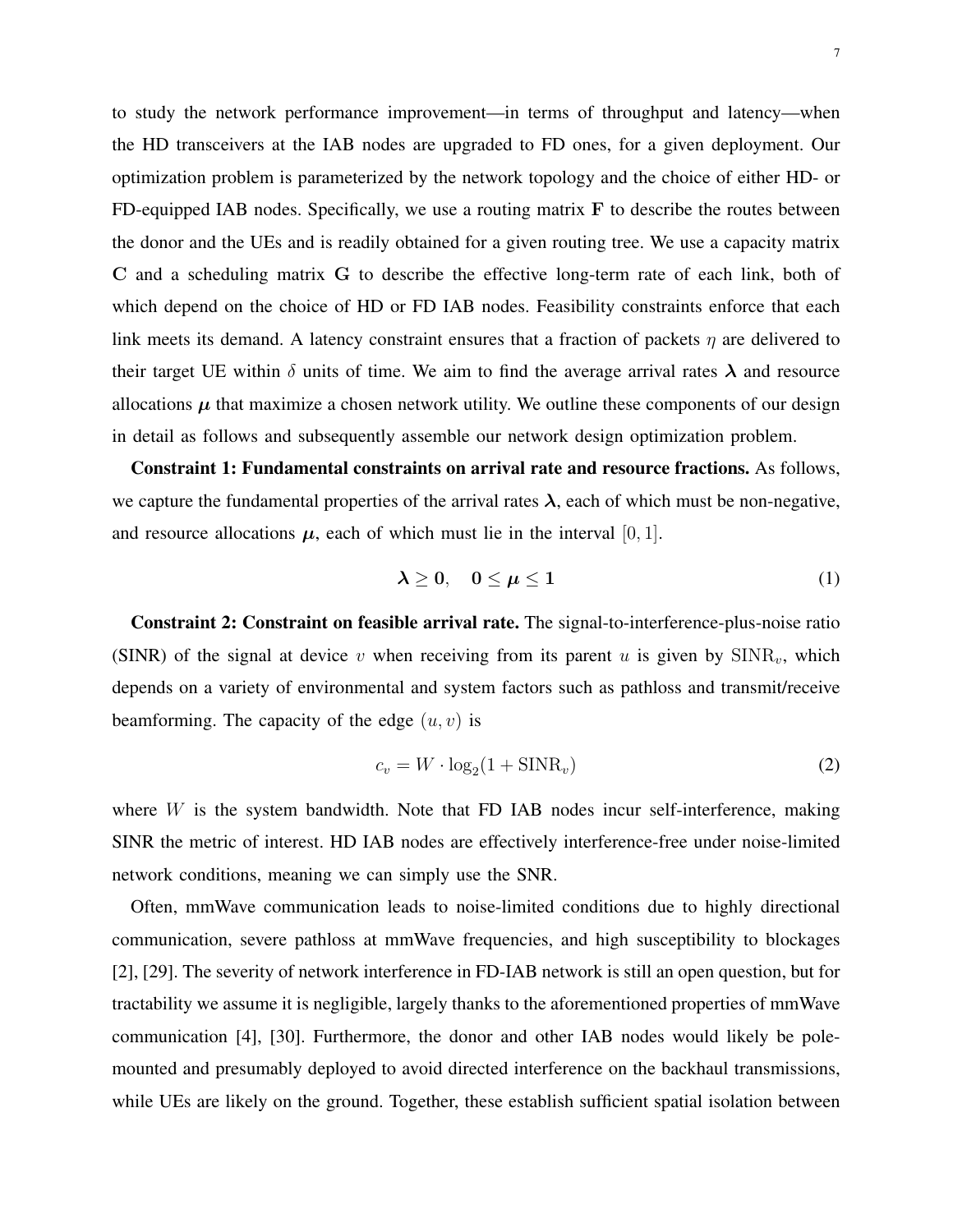transmitting and receiving devices that happen to be nearby and scheduled simultaneously. Also, since the UEs are HD, backhaul transmissions would not suffer interference from arbitrary directions, and as observed in [31], a competent scheduling algorithm further reinforces the noiselimited behavior since it avoids scheduling interfering links in the same slot. Our simulations also suggest noise-limited behavior for both HD- and FD-IAB deployments.

We denote by C the  $|\mathcal{E}| \times |\mathcal{E}|$  diagonal matrix for edge capacities  $c_v$ . Then, the product  $C\mu$ is the vector containing the long-term average rate of each edge or, equivalently, the vector of mean service rates of each queue. For the queues to be stable, the mean service rate of each queue should be greater than its mean traffic arrival rate, leading to

$$
C\mu > F\lambda. \tag{3}
$$

**Constraint 3: Scheduling constraints.** We denote by G the  $(K + 1) \times |\mathcal{E}|$  scheduling matrix for the network, which defines the resource constraints on each BS (donor node or IAB node). More precisely,  $[\mathbf{G}]_{k,v} = 1$  if BS k must allocate orthogonal time resources to edge  $(k, v)$ , and zero otherwise. For example, for the routing tree in Fig. 2a the HD scheduling matrix  $G_{HD}$  and the FD scheduling matrix  $G_{FD}$  are given in (4). For both matrices, the second row represents IAB1. In the HD case, it must split resources between receiving from the donor, transmitting to UE1, and transmitting to IAB2. On the other hand, when IAB1 is FD-capable, it can receive while transmitting, and must no longer dedicate resources to edge  $(0, 1)$ .

$$
\mathbf{G}_{HD} = \begin{bmatrix} 1 & 1 & 0 & 0 & 0 \\ 0 & 1 & 1 & 1 & 0 \\ 0 & 0 & 0 & 1 & 1 \end{bmatrix} \quad \mathbf{G}_{FD} = \begin{bmatrix} 1 & 1 & 0 & 0 & 0 \\ 0 & 0 & 1 & 1 & 0 \\ 0 & 0 & 0 & 0 & 1 \end{bmatrix}
$$
 (4)

Constraint 4: Probabilistic latency constraint. If the arrival processes  $A_m(t)$  are Poisson and the queues have exponential service times, then the queueing network in Fig. 2b is a *Jackson Network* [32, Section 9.9.1] without feedback loops, and the steady-state joint distribution of the queueing network is product-form. Both the Poisson arrival process and the exponentially varying packet size [33] are well-accepted models. As a result, we can treat each queue  $(u, v)$ as an independent  $M/M/1$  queue with input arrival rate  $(F\lambda)_v$  and mean service rate  $c_v\mu_v$  (the effective capacity from device u to device v). Consequently, if  $D<sub>v</sub>$  denotes the random variable representing the delay experienced by a typical packet over queue  $(u, v)$ , then  $D_v$  follows an exponential distribution with the following cumulative density function (CDF).

$$
\mathbb{P}[D_v \le d] = 1 - \exp(-(c_v \mu_v - (\mathbf{F}\boldsymbol{\lambda})_v) \cdot d) \tag{5}
$$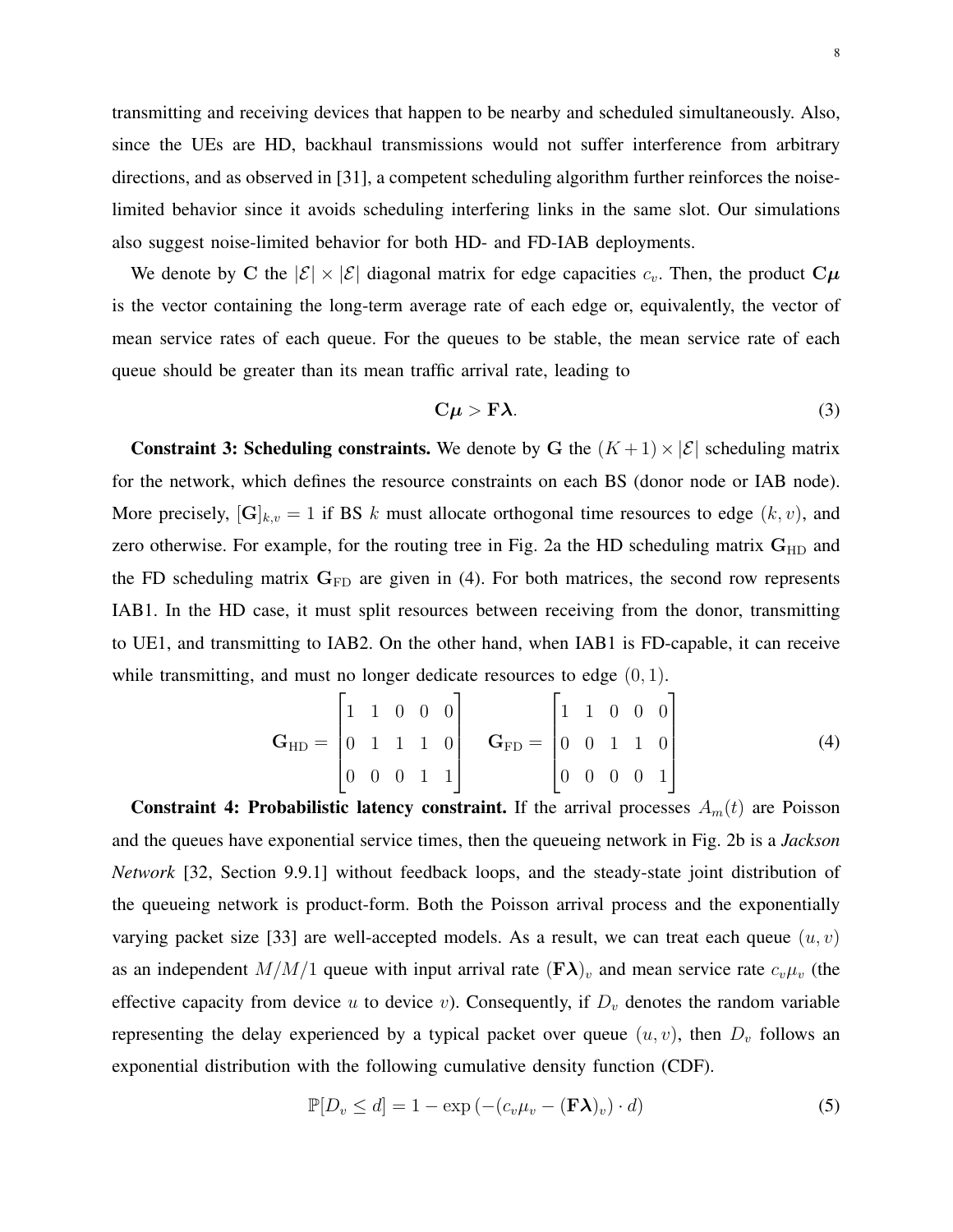Let  $R(s, d) = ((s, u_1), (u_1, u_2), \dots, (u_k, d))$  denote the route between source-destination pair  $(s, d)$ . A route is defined as the sequence of edges in T traversed by a packet to go from s to d. For brevity, we will denote by  $R(m)$  the route between the donor and UE m. Let  $D_m$  be defined as the total delay experienced by a packet destined for the  $m$ -th UE, which is simply the sum of delays the packet incurred along its route.

$$
D_m = \sum_{(u,v)\in\mathsf{R}(m)} D_v \tag{6}
$$

Since the per-hop delays  $\{D_v\}$  are independent exponential random variables with different means, the sum delay  $D_m$  follows a hypoexponential distribution which is non-convex and intractable. Thus, for our analysis we will use a stricter notion of delay. Let  $\tilde{D}_m$  denote the maximum delay experienced on any hop in its route to UE  $m$ .

$$
\tilde{D}_m = \max_{(u,v)\in\mathsf{R}(m)} D_v \tag{7}
$$

It trivially holds that  $D_m \le h_m \tilde{D}_m$ , where  $h_m = \sum_{(u,v)} 1_{\{(u,v)\in R(m)\}}$  denotes the number of hops between the donor and UE m. The CDF of  $\tilde{D}_m$  is given by

$$
\mathbb{P}\left[h_m\tilde{D}_m \leq d\right] = \prod_{(u,v)\in\mathsf{R}(s,d)} \left(1 - e^{-(c_v\mu_v - (\mathbf{F}\lambda)_v)d/h_m}\right). \tag{8}
$$

If we desire that a fraction  $\eta$  of packets are delivered to their target UE within  $\delta$  units of time, we can form a probabilistic latency constraint as  $\mathbb{P}[h_m\tilde{D}_m \leq \delta] > \eta$ , or equivalently  $\log(\mathbb{P}[h_m\tilde{D}_m \leq \delta]) > \log(\eta)$ . Mathetically, we have

$$
\sum_{(u,v)\in\mathsf{R}(m)}\log\left(1-e^{-(c_{u,v}\mu_{u,v}-(\mathbf{F}\boldsymbol{\lambda})_v)\delta/h_m}\right)\geq \log(\eta), \quad m=1,2,\ldots,M.
$$
 (9)

Note that  $\delta$  is the parameter which reflects the delay threshold of the network, whereas  $\eta$  sets how strict it is that the threshold is met.

**Objective: Maximize network utility.** As is widely used by network designers, the objective of our design is to maximize sum utility of the network. We denote by  $U(\cdot)$  a non-decreasing and concave utility function. There is a considerable body of literature exploring different applications of various network utility functions such as network-wide proportional fairness [34], networkwide max-min fairness [7], network-wide logarithmic utility for balanced load distribution [35], and  $\alpha$ -optimal user association [36]. The particular choice of  $U(\cdot)$  is at the liberty of the network designer and design requirements. In our simulation we will use the logarithmic utility function,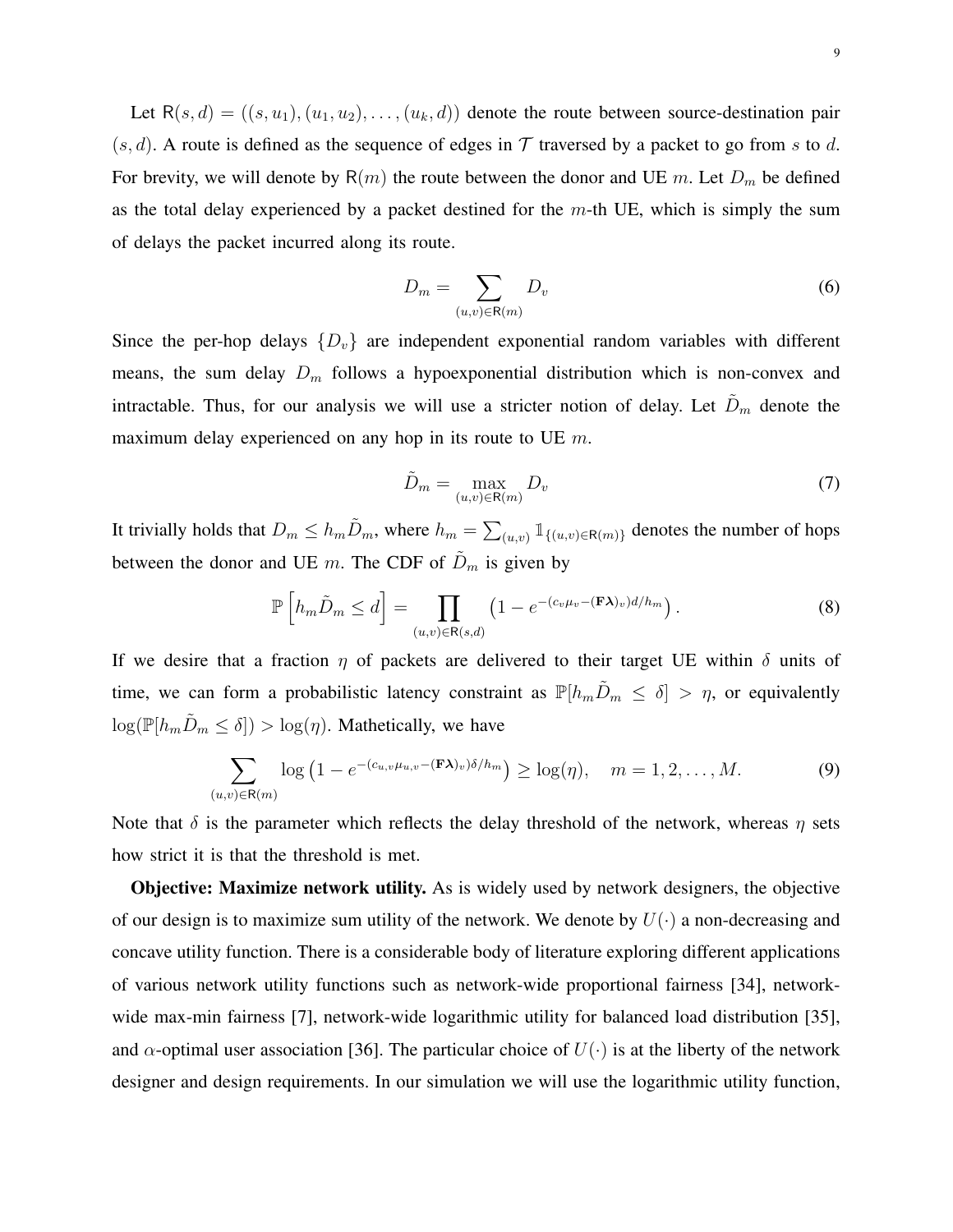$U(\cdot) = \log(\cdot)$ , which maximizes the product of rates and achieves a healthy balance between network sum-rate and fairness, and is a common choice for network design and evaluation [32].

Optimization problem. With our constraints and objective mathematically defined, the network design problem can be formulated as follows, which aims to find the arrival rates  $\lambda$  and resource allocations  $\mu$  that maximize the sum utility of the network subject to our constraints.

$$
\underset{\lambda,\mu}{\text{maximize}} \sum_{m=1}^{M} U(\lambda_m) \tag{10a}
$$

subject to  $\lambda \geq 0$ ,  $0 \leq \mu \leq 1$  (10b)

$$
C\mu - F\lambda > 0 \tag{10c}
$$

$$
G\mu \le 1\tag{10d}
$$

$$
\sum_{(u,v)\in\mathsf{R}(m)}\log\left(1-e^{-(c_{u,v}\mu_{u,v}-(\mathbf{F}\boldsymbol{\lambda})_v)\delta/h_m}\right)\geq \log(\eta), \quad m=1,2,\ldots,M\qquad(10e)
$$

The objective (10a) is to maximize the network utility with respect to  $\lambda$ . Constraints (10b) are the fundamental properties of  $\lambda$  and  $\mu$ , and constraint (10c) ensures that the queues are stable and do not accumulate to infinity. Along with the quality of the wireless environment, the capacity matrix C depends on whether the IAB nodes are HD- or FD-capable. Constraint (10d) represents the scheduling constraint on each BS, and the scheduling matrix G depends on if the IAB nodes are upgraded from HD to FD. Finally, (10e) represents the probabilistic latency constraint.

*Remark* 1*.* Having FD capability at the IAB nodes relaxes the scheduling constraints (10d) on the IAB nodes, and they can receive data from their parent while simultaneously transmitting data to one of their children. This introduces a variety of potential network gains. First, a relaxed scheduling constraint provides more scheduling opportunities to the backhaul links. This expands the support of the network, also termed its *throughput region*, and as a consequence, an FD-IAB network can support higher arrival rates per UE, denoted by the elements of  $\lambda$ , while still satisfying (10e). Second, an IAB network with FD IAB nodes can support tighter delay constraints. In other words, relaxing the constraint (10d) by upgrading to FD IAB nodes, an IAB network can achieve latency targets  $\delta$  that may have been infeasible for the equivalent HD-IAB network. Moreover, since delay can grow arbitrarily as a network's operating point approaches the boundary of its throughput region, a seemingly minor expansion in the throughput region can translate to a considerable reduction in latency. Third, with the expansion of the throughput region and the feasible values of δ, FD-IAB can meet throughput targets with *deeper* networks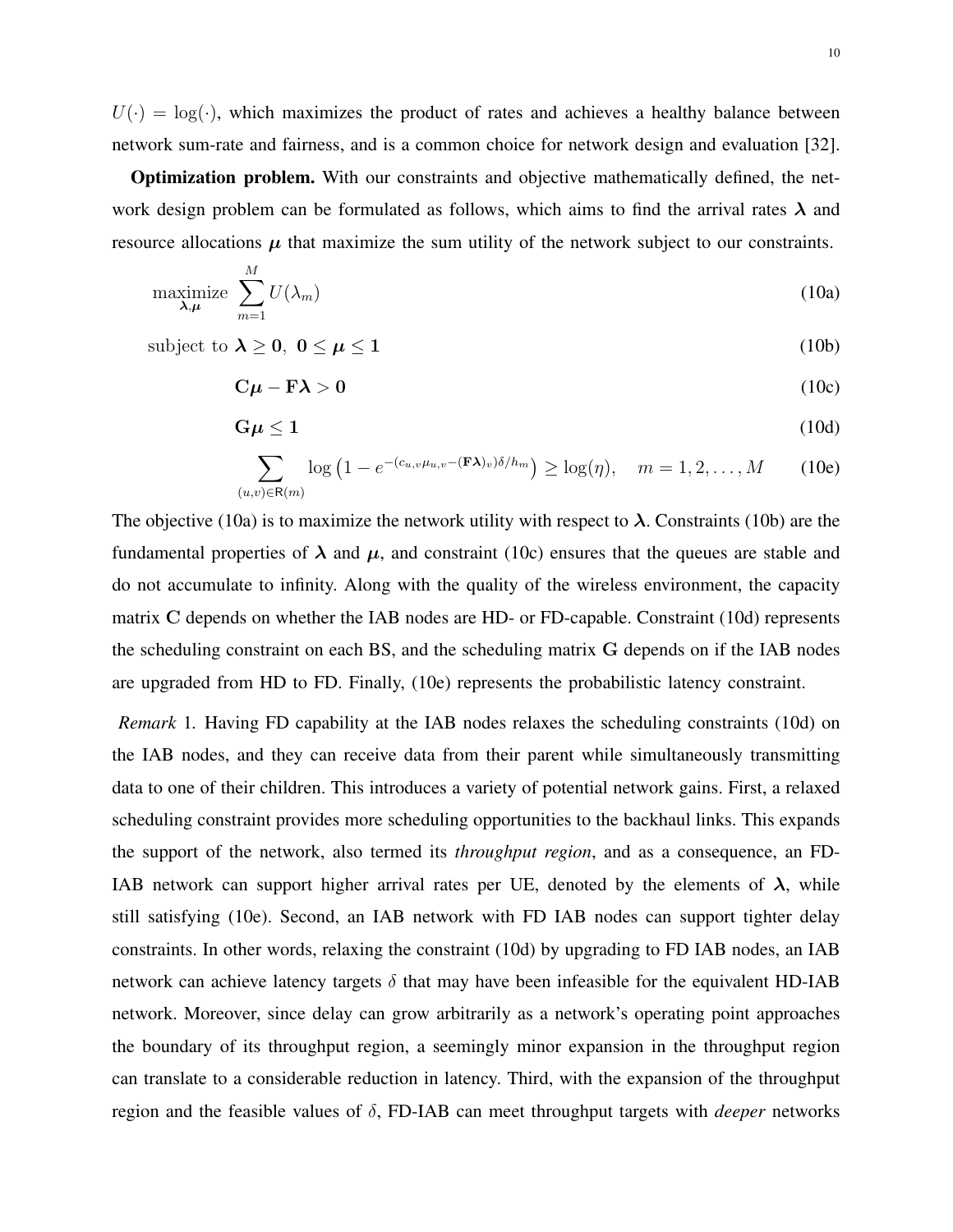and support more hops. This is advantageous for operators as they can then provide comparable quality-of-service with fewer fiber-connected donor nodes, reducing infrastructure costs.

## IV. MINIMUM FEASIBLE DELAY THRESHOLD AND LATENCY GAIN

The optimization problem in (10) provides a framework to study these network trade-offs and meet system requirements. We now seek analytical expressions and insights using the optimization framework in Section III. Specifically, we aim to answer the following questions. (*i*) What is the minimum delay threshold  $\delta^*$  that an IAB network parameterized by F, G, C *can support? (ii) What is the gain in* δ ∗ *for FD-IAB over HD-IAB? (iii) What is the maximum number of hops feasible for an IAB network and how does it vary with* δ<sup>\*</sup>? (*iv*) *How does* δ<sup>\*</sup> *vary with the minimum per-UE throughput requirement*  $\lambda_{\min}$ ? With these questions in mind, we formulate and solve a linear program to find the minimum delay threshold, subject to the constraints from (10).

## *A. Minimum Feasible Delay*

Latency is a key performance metric in modern networks. 5G cellular networks, for example, are designed to support end-to-end packet delays on the order of milliseconds for mission critical and tactile internet applications [37]. In (10), the delay threshold of a network is captured by  $\delta$ and constraint (10e). For a network designer, it is useful to know the minimum delay a network can support and how it relates network parameters, such as its routing matrix F, link capacities C, and scheduling matrix G. Mathematically, this is equivalent to finding the minimum  $\delta$  such that problem (10) is feasible.

Minimizing  $\delta$  without any constraints on  $\lambda$ , however, could lead to solutions that are practically undesirable where UEs receive zero throughput. We address this by introducing a new constraint

$$
\lambda \geq \lambda_{\min} 1 \tag{11}
$$

to ensure a minimum average arrival rate  $\lambda_{\min}$  is met at each UE, which can be tuned by network engineers. While one can solve for the minimum  $\delta$  using numerical solvers, the delay constraint (10e) is non-convex when optimizing over  $\delta$ ,  $\lambda$ , and  $\mu$ , and hence intractable. This motivates us to substitute (10e) with a tighter constraint by replacing  $\mathbb{P}[\tilde{D}_m h_m \leq \delta] \geq \eta$  with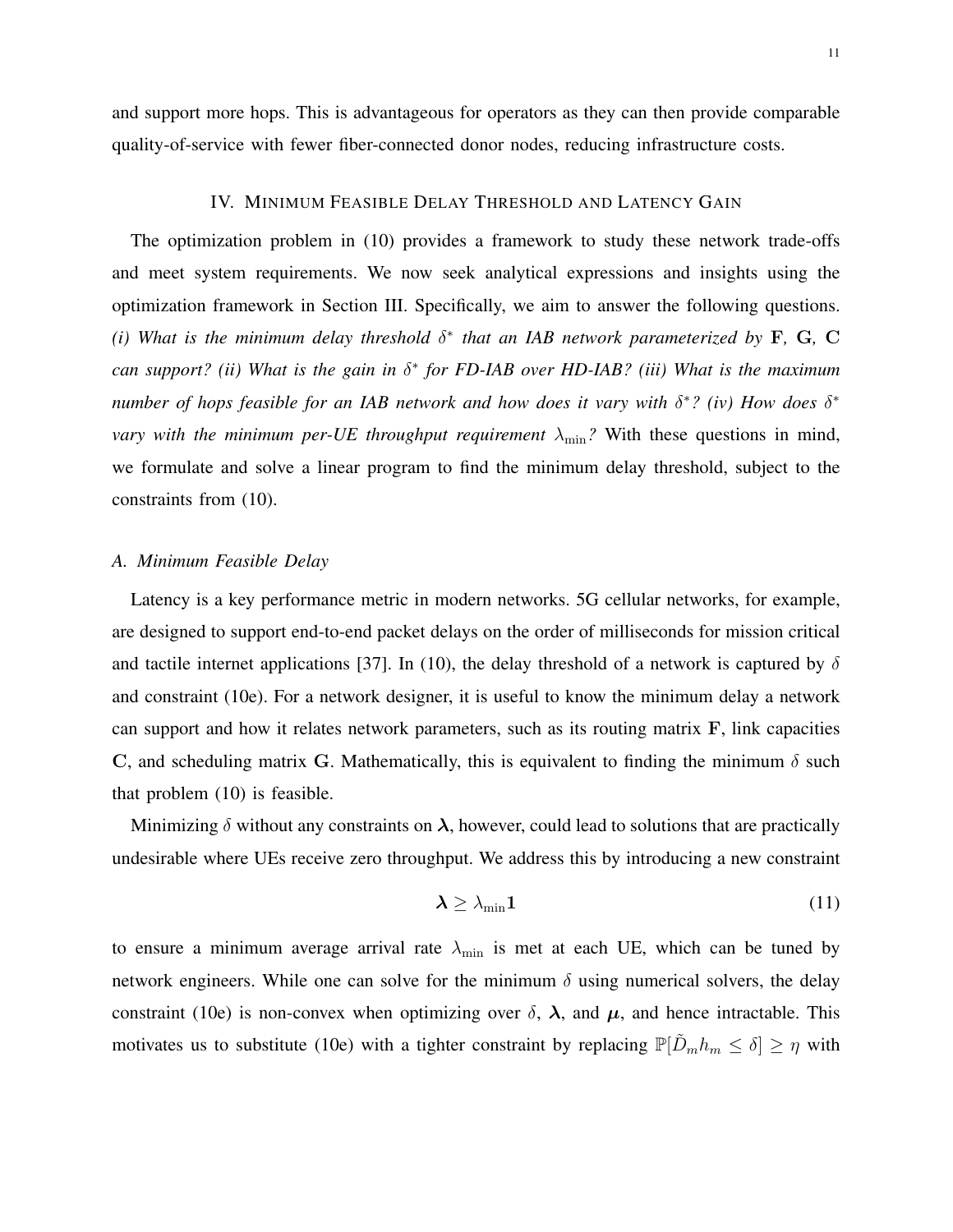$\mathbb{P}[D_v h_m \leq \delta] \geq \eta, \forall (u, v) \in \mathsf{R}(m)$ . Combining all of this leads to the formulation of problem (12), which includes minimizing over  $\delta$  and incorporates modified constraints (12b) and (12e).

$$
\underset{\delta,\mu,\lambda}{\text{minimize}} \delta \tag{12a}
$$

subject to  $\lambda \ge \lambda_{\min} 1$ ,  $0 \le \mu \le 1, \delta \ge 0$  (12b)

$$
C\mu - F\lambda > 0 \tag{12c}
$$

$$
G\mu \le 1\tag{12d}
$$

$$
1 - e^{-(c_v \mu_v - (\mathbf{F} \lambda)_v)\delta/h_m} \ge \eta \ \forall (u, v) \in \mathsf{R}(m), \ \forall m = 1, 2, \dots, M \tag{12e}
$$

The new latency constraint (12e) ensures that the per-hop delay is less than  $\delta/h_m$ , which is a stricter requirement than (10e), and  $h_m$  is as defined in (8). Rearranging the terms in (12e) and applying the change of variable  $t = -\log(1 - \eta)/\delta$ , problem (12) can be reformulated as the following linear program.

$$
\underset{t,\lambda,\mu}{\text{maximize}}\ t\tag{13a}
$$

subject to  $\lambda \ge \lambda_{\min} 1$ ,  $0 \le \mu \le 1$ ,  $t \ge 0$  (13b)

$$
G\mu \le 1\tag{13c}
$$

$$
c_v \mu_v - (\mathbf{F} \lambda)_v \geq th_m, \quad \forall (u, v) \in \mathsf{R}(m), \ \forall m = 1, 2, \dots, M \tag{13d}
$$

**Lemma 1.** *The optimal arrival rate vector for* (13) *is*  $\lambda^* = \lambda_{\min} 1$ .

*Proof.* Let  $(u', v')$  be the bottleneck edge such that  $c_{v'} \mu_{v'}^* - (\mathbf{F} \lambda^*)_{v'} = t^* h_{m'}$ , for some UE m' and  $\lambda_{m'}^* > \lambda_{\min}$ , where  $t^*$  and  $\mu^*$  denote the corresponding optimal points. Since,  $c_{v'}\mu_{v'}^*$  –  $\lambda_{\min}(\mathbf{F1})_{v'} > c_{v'} \mu_{v'}^* - (\mathbf{F\lambda}^*)_{v'}, \lambda_{\min} \mathbf{1}$  relaxes the bottleneck constraint and achieves a higher objective, which contradicts the optimality of  $t^*$ .  $\Box$ 

*Remark* 2. Note that the  $\lambda^* = \lambda_{\min} 1$  is not a unique solution. For the non-bottleneck  $(u, v)$  and m such that  $c_v\mu_v^* - \lambda_{\min}(\mathbf{F1})_v > t^*h_m$ , any arrival rate  $\lambda_m$  which satisfies

$$
\lambda_{\min} < \lambda_m < \frac{c_v \mu_v^* - t^* h_m}{(\mathbf{F1})_v}
$$

will not change the optimal  $t$ , and hence is also optimal.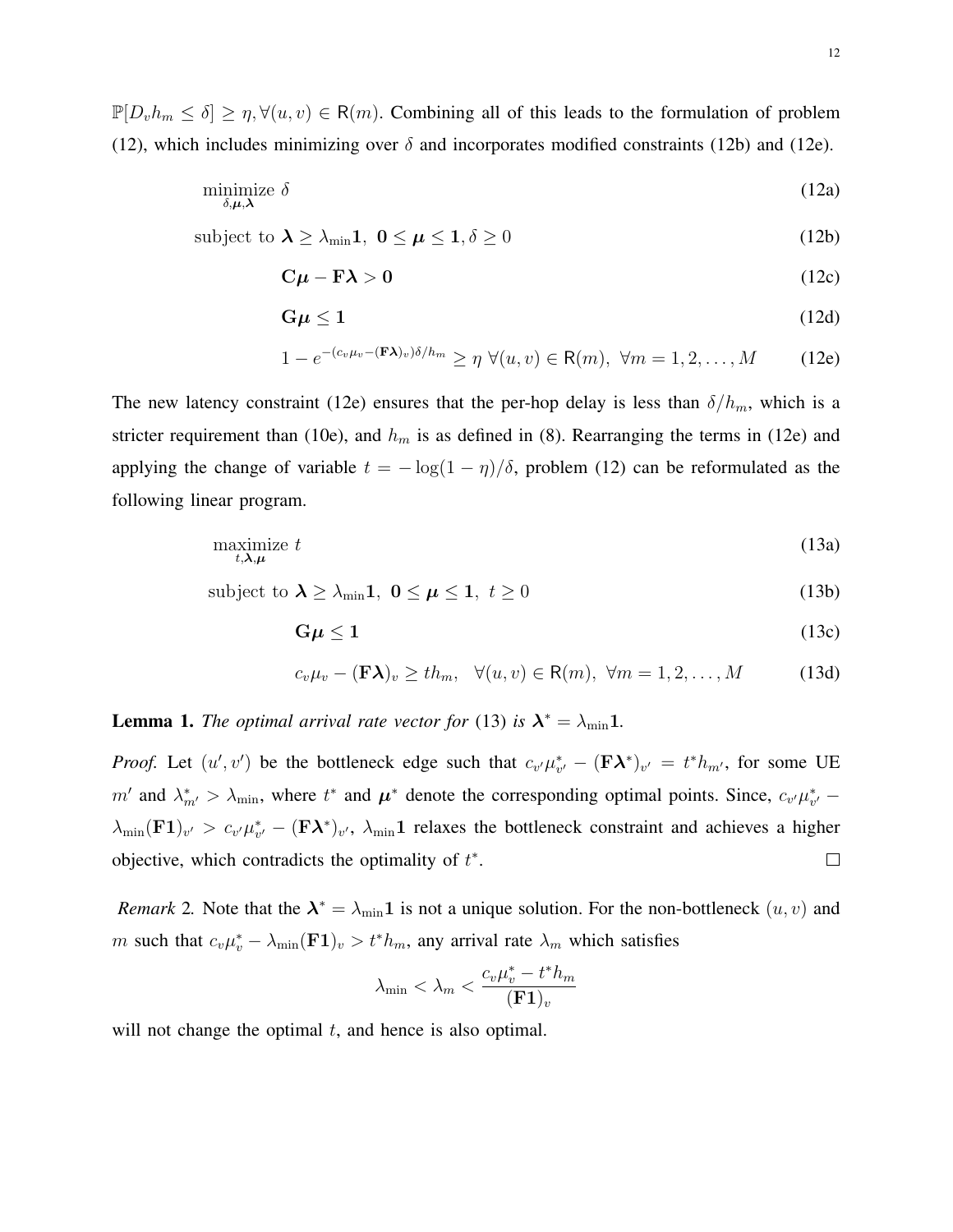Theorem 1. *Given the routing matrix* F*, scheduling matrix* G*, and capacity matrix* C*, the optimal solution for* (13) *is given by*

$$
t^* = \min_{k=0,1,\dots,K} \frac{1 - \lambda_{\min} \mathbf{G}_{k,:} \mathbf{C}^{-1} \mathbf{F} \mathbf{1}}{\mathbf{G}_{k,:} \mathbf{C}^{-1} \tilde{\mathbf{h}}},\tag{14}
$$

where  $G_{k,:}$  is the k-th row of G and  $\tilde{h}$  is a  $|\mathcal{E}| \times 1$  vector such that  $\tilde{h}_v = \max_{m:(u,v)\in R(m)} h_m$ . If  $t^*$ *is less than zero, then* (13) *is infeasible and the IAB network parameterized by* F, G, C *cannot support a per-UE arrival rate of*  $\lambda_{\min}$ .

*Proof.* Using Lemma 1 and substituting  $\mu$  from (13d) in (13c), we get

$$
\mathbf{G}_{k,:} \mathbf{C}^{-1} (t\tilde{\mathbf{h}} + \lambda_{\min} \mathbf{F} \mathbf{1}) \le 1, \quad \forall k = 0, 1, ..., K
$$

$$
t \le \frac{1 - \lambda_{\min} \mathbf{G}_{k,:} \mathbf{C}^{-1} \mathbf{F} \mathbf{1}}{\mathbf{G}_{k,:} \mathbf{C}^{-1} \tilde{\mathbf{h}}}, \quad \forall k = 0, 1, ..., K
$$

Hence, the optimal  $t^*$  achieves the tightest inequality and is given by (14).

*Remark* 3. The minimum feasible delay for the IAB network is given by  $\delta^* = -\log(1-\eta)/t^*$ .

## *B. Latency Gain*

Given Theorem 1, we can compute  $\delta_{HD}^*$  and  $\delta_{FD}^*$  for HD and FD deployments, respectively. The *latency gain*  $\ell$  of FD-IAB over HD-IAB can then be expressed as

$$
\ell = \frac{\delta_{\rm HD}^*}{\delta_{\rm FD}^*} = \frac{t_{\rm FD}^*}{t_{\rm HD}^*} = \frac{\min\limits_{k=0,1,\cdots,K} \frac{1-\lambda_{\rm min}(\mathbf{G}_{\rm FD})_{k,\cdot}\mathbf{C}_{\rm FD}^{-1}\mathbf{F1}}{(\mathbf{G}_{\rm FD})_{k,\cdot}\mathbf{C}_{\rm FD}^{-1}\mathbf{F1}}}{\min\limits_{k=0,1,\cdots,K} \frac{1-\lambda_{\rm min}(\mathbf{G}_{\rm HD})_{k,\cdot}\mathbf{C}_{\rm HD}^{-1}\mathbf{F1}}{(\mathbf{G}_{\rm HD})_{k,\cdot}\mathbf{C}_{\rm HD}^{-1}\mathbf{F1}}}.
$$
(15)

Here,  $G_{HD}$  and  $G_{FD}$  denote the scheduling matrices for the HD and FD deployments, respectively, and  $C_{HD}$  and  $C_{FD}$  denote the corresponding the capacity matrices. Depending on the quality of self-interference cancellation and the structure of the IAB routing tree  $\mathcal{T}$ , the bottleneck BS—which achieves the minimum in (14)—could be different for FD and HD deployments. Simplified expressions can be obtained if one considers the structure of the routing matrix F or particular cases of C.

To illustrate a simple example, we refer to the IAB routing tree given in Fig. 2a to have

$$
\mathbf{F} = \begin{bmatrix} 1 & 0 & 0 & 0 & 0 \\ 0 & 1 & 1 & 0 & 0 \\ 0 & 1 & 0 & 1 & 1 \end{bmatrix}^{T}
$$
(16)

 $\Box$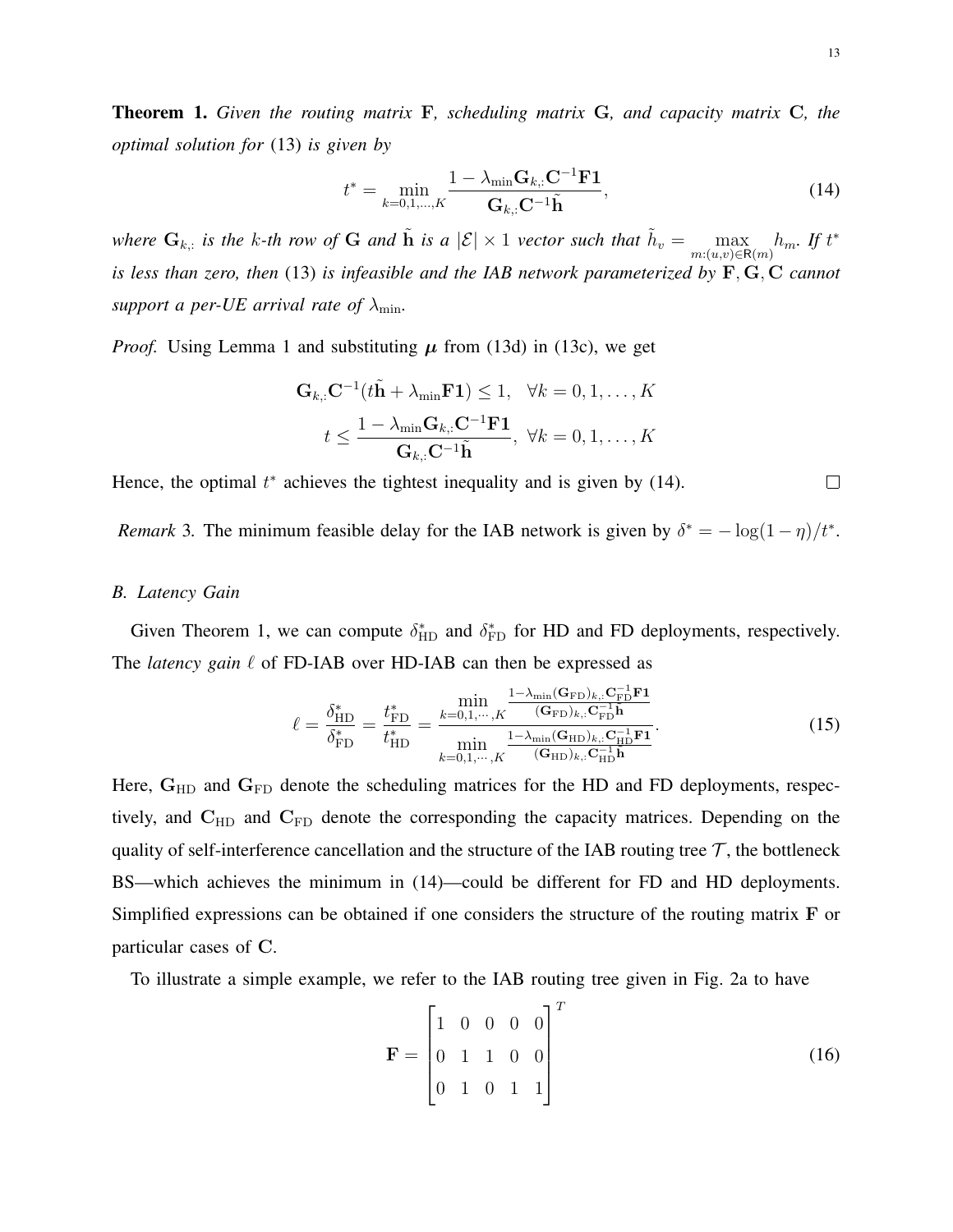

Fig. 3. Latency gain for a three-hop line network where all links have capacity  $C$  and there exists perfect self-interference cancellation at FD IAB nodes. FD-IAB can support minimum per-user arrival rates infeasible for HD-IAB and arbitrarily large latency gains can be observed.

and  $\tilde{\mathbf{h}} = [1, 3, 2, 3, 3]^T$  (defined in (14)). The HD and FD scheduling matrices are as given in (4), respectively. If we assume for this example that all edges have equal capacity  $C$  and  $C_{HD} = C_{FD} = C I$ , then using Theorem 1 we have

$$
t_{\rm HD}^* = \frac{C - 4\lambda_{\rm min}}{8} \tag{17}
$$

$$
t_{\rm FD}^* = \begin{cases} \frac{C - 2\lambda_{\rm min}}{5}, & \lambda_{\rm min} \le C/7\\ \frac{C - 3\lambda_{\rm min}}{4}, & \text{else} \end{cases}
$$
(18)

and the latency gain is given by  $\ell = t_{FD}^*/t_{HD}^*$ , which is plotted in Fig. 3. This simple but insightful example illustrates that IAB with FD nodes can support  $\ell = 2.5$  times tighter latency constraints when the minimum arrival rate to each UE  $\lambda_{\text{min}}$  is 10% of the link capacity C. When  $\lambda_{\text{min}}$  is just over a fifth of C, the latency gain is  $\ell = 12$  (nearly quintuples) and increases substantially for small increases in  $\lambda_{\min}$  thereafter. This behavior is explained by the simple fact that FD-IAB can support higher values of  $\lambda_{\min}$  which are infeasible for HD-IAB, driving the latency gain  $\ell$ toward infinity.

## V. ANALYTICAL RESULTS: LATENCY AND RATE OF A LINE NETWORK

In the interest of providing simple, intuitive, and tractable expressions that may serve as guidelines for network design, we will present a detailed analysis of a simple but practically relevant IAB deployment: the *line network*. A routing tree  $T$  represents a line network if no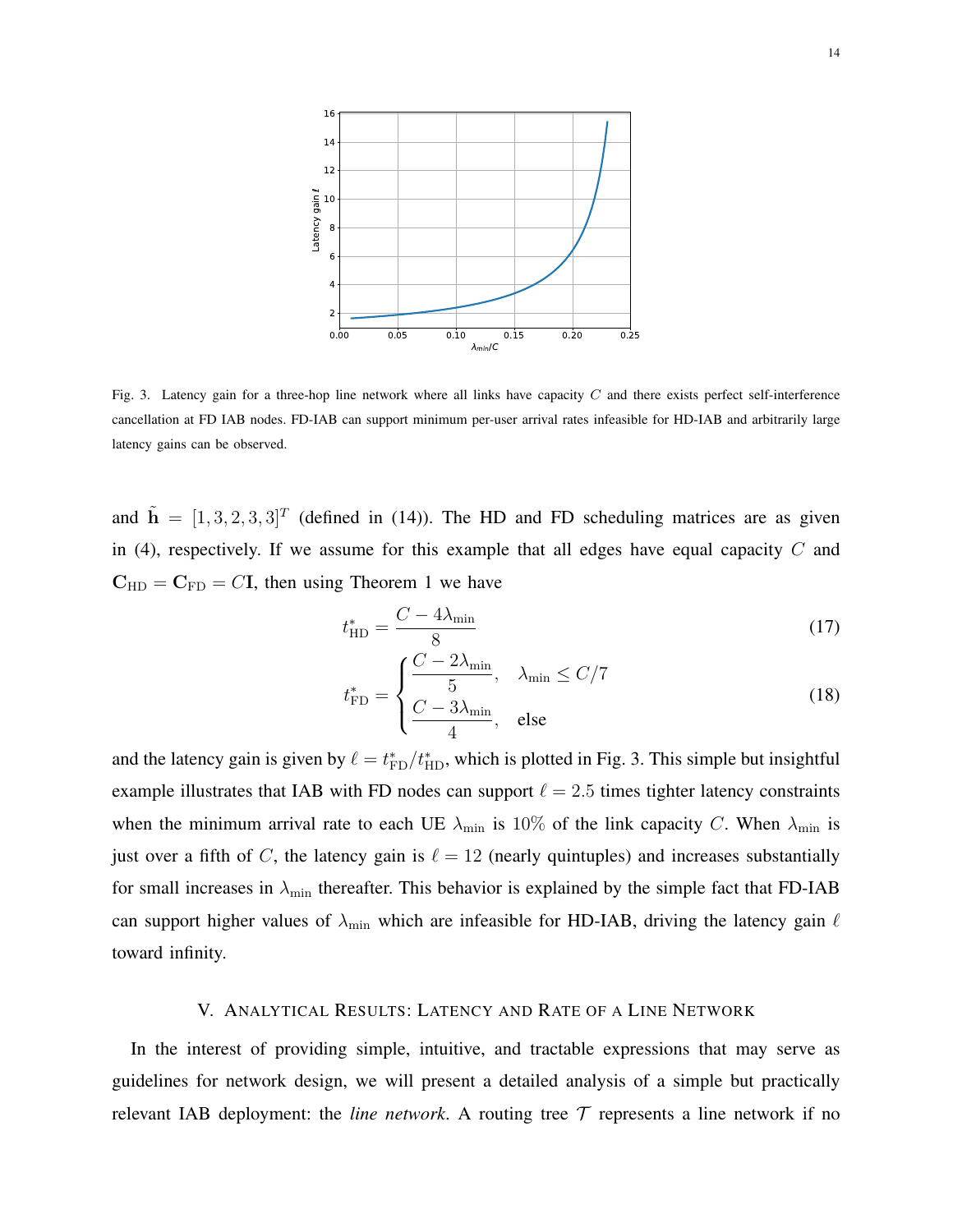two BSs in  $\mathcal T$  share a parent (e.g., the IAB network shown in Fig. 2a). We also assume that  $C_{HD} = C_{FD} = C$ , meaning FD IAB nodes are capable of perfect self-interference cancellation. In Section VI, we will show that there exists a self-interference cancellation threshold which, if achieved, is effectively as good as perfect cancellation from a network perspective. We assume that all backhaul edges have capacity  $R_b$  and all access edges have capacity  $R_a$ . We also assume that  $R_b > R_a$  because BSs typically have more antennas and benefit from a higher array gain compared to UEs, along with the simple fact that IAB networks are typically designed in this fashion this since they are fundamentally backhaul-limited.

## *A. Latency Gain*

In (15), we derived latency gain  $\ell$  for a *general* IAB routing tree. In the following, we will derive a closed-form expression for (14) under both HD and FD deployments of a line network, along with the corresponding latency gain  $\ell$ .

Theorem 2. *Let* T *represent a line network with* K *IAB nodes and one donor such that each BS*  $supports w \, UEs$ , where all backhaul edges have capacity  $R_b$  and all access edges have capacity  $R_a$ . Then, for a feasible  $\lambda_{\min}$  and under perfect self-interference cancellation, we have

$$
t_{\text{HD}}^{*}(\lambda_{\min}, K) = \begin{cases} \frac{1 - w\lambda_{\min}\left(\frac{3}{R_b} + \frac{1}{R_a}\right)}{\frac{2(K+1)}{R_b} + \frac{Kw}{R_a}}, & \lambda_{\min} \le \frac{R_a}{4(K+1)\left(\frac{R_a}{R_b}\right)^2 + (2K+3)w\left(\frac{R_a}{R_b}\right) + w} \\ \frac{1 - w\lambda_{\min}\left(\frac{2K-1}{R_b} + \frac{1}{R_a}\right)}{\frac{2(K+1)}{R_b} + \frac{2w}{R_a}}, & \text{else} \end{cases}
$$
(19)

$$
t_{\rm FD}^*(\lambda_{\rm min}, K) = \begin{cases} \frac{1 - w\lambda_{\rm min}\left(\frac{1}{R_b} + \frac{1}{R_a}\right)}{\frac{K+1}{R_b} + \frac{Kw}{R_a}}, & \lambda_{\rm min} \le \frac{R_a}{(K+1)\left(\frac{R_a}{R_b}\right)^2 + (K+1)w\left(\frac{R_a}{R_b}\right) + w} \\ \frac{1 - w\lambda_{\rm min}\left(\frac{K}{R_b} + \frac{1}{R_a}\right)}{\frac{K+1}{R_b} + \frac{w}{R_a}}, & \text{else} \end{cases}
$$
(20)

*Proof.* See Appendix A.

Note that, since  $\mathcal T$  represents a line network,  $K + 1$  is also the number of hops between the donor and the furthest UE. It is interesting to note that the bottleneck BS is either the first or

 $\Box$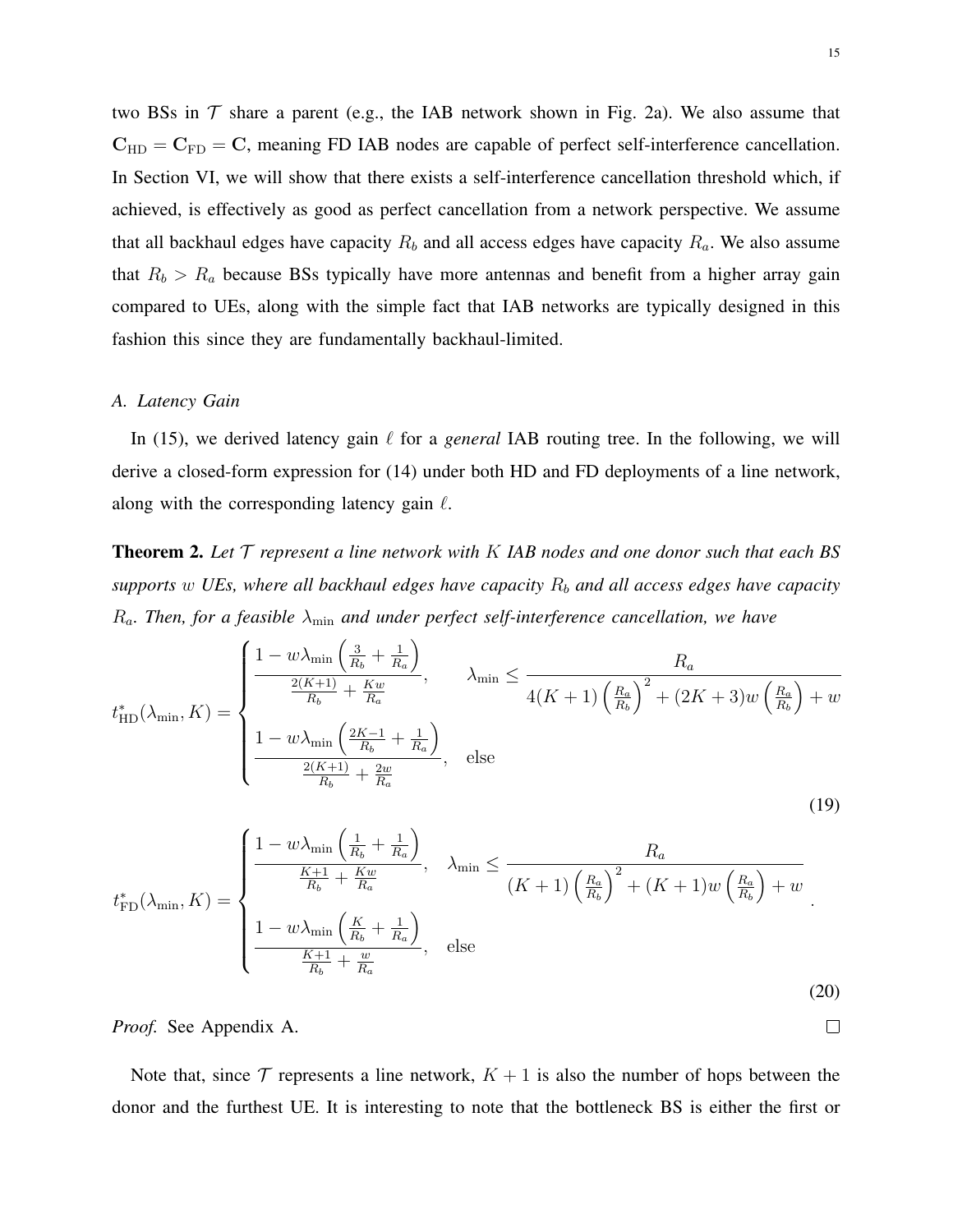the last IAB node. This can be attributed to the function  $f(\cdot)$  (see Appendix A) and its property that it is either non-increasing or non-decreasing depending on whether  $\lambda_{\min}$  is above or below a threshold value given in Theorem 2. On close inspection, we see that  $f$  is the ratio of the fraction of time the BS is idle and the time it takes for the BS to serve one unit of the total arriving traffic (i.e.,  $\lambda_{\min}F1$ ) under the delay constraints. The idle time is an increasing function of k and a decreasing function of  $\lambda_{\min}$ , whereas  $\lambda_{\min}$  F1 is an increasing function of k. This explains the peculiar property of  $f$ . One can also interpret  $f$  as the product of the service rate of the BS and the fraction of time it is idle—in some sense it is the effective service rate. The inverse of which is the average delay experienced by the arriving flow at the BS. The objective of (13) (or equivalently (12)) is to find the *bottleneck* BS with the maximum service time within the resource allocation constraints. The delay threshold  $\delta$  an IAB network can support is limited by this bottleneck BS.

Corollary 1. *For the network in Theorem 2, the latency gain is given by*

$$
\ell = \begin{cases}\n\frac{1 - w\lambda_{\min}\left(\frac{1}{R_b} + \frac{1}{R_a}\right)}{1 - w\lambda_{\min}\left(\frac{3}{R_b} + \frac{1}{R_a}\right)} \frac{\frac{2(K+1)}{R_b} + \frac{Kw}{R_a}}{\frac{K+1}{R_b} + \frac{Kw}{R_a}}, & \lambda_{\min} \le \Lambda_1 \\
\frac{1 - w\lambda_{\min}\left(\frac{1}{R_b} + \frac{1}{R_a}\right)}{1 - w\lambda_{\min}\left(\frac{2K-1}{R_b} + \frac{1}{R_a}\right)} \frac{\frac{2(K+1)}{R_b} + \frac{2w}{R_a}}{\frac{K+1}{R_b} + \frac{Kw}{R_a}}, & \Lambda_1 < \lambda_{\min} \le \Lambda_2 \\
\frac{1 - w\lambda_{\min}\left(\frac{K}{R_b} + \frac{1}{R_a}\right)}{1 - w\lambda_{\min}\left(\frac{2K-1}{R_b} + \frac{1}{R_a}\right)}, & \text{else}\n\end{cases} \tag{21}
$$

*where*

$$
\Lambda_1 = \frac{R_a}{4(K+1)\left(\frac{R_a}{R_b}\right)^2 + (2K+3)w\left(\frac{R_a}{R_b}\right) + w} \quad \Lambda_2 = \frac{R_a}{(K+1)\left(\frac{R_a}{R_b}\right)^2 + (K+1)w\left(\frac{R_a}{R_b}\right) + w}
$$

*Proof.* This is found directly by substituting  $t^*$  from Theorem 2 into  $\delta^* = -\log(1-\eta)/t^*$ .

#### *B. Maximum Network Depth*

In this section, we present analytical expressions for the maximum depth  $K<sup>max</sup>$  of a line network that can support given latency and throughput targets. Note that the result of Theorem 2

.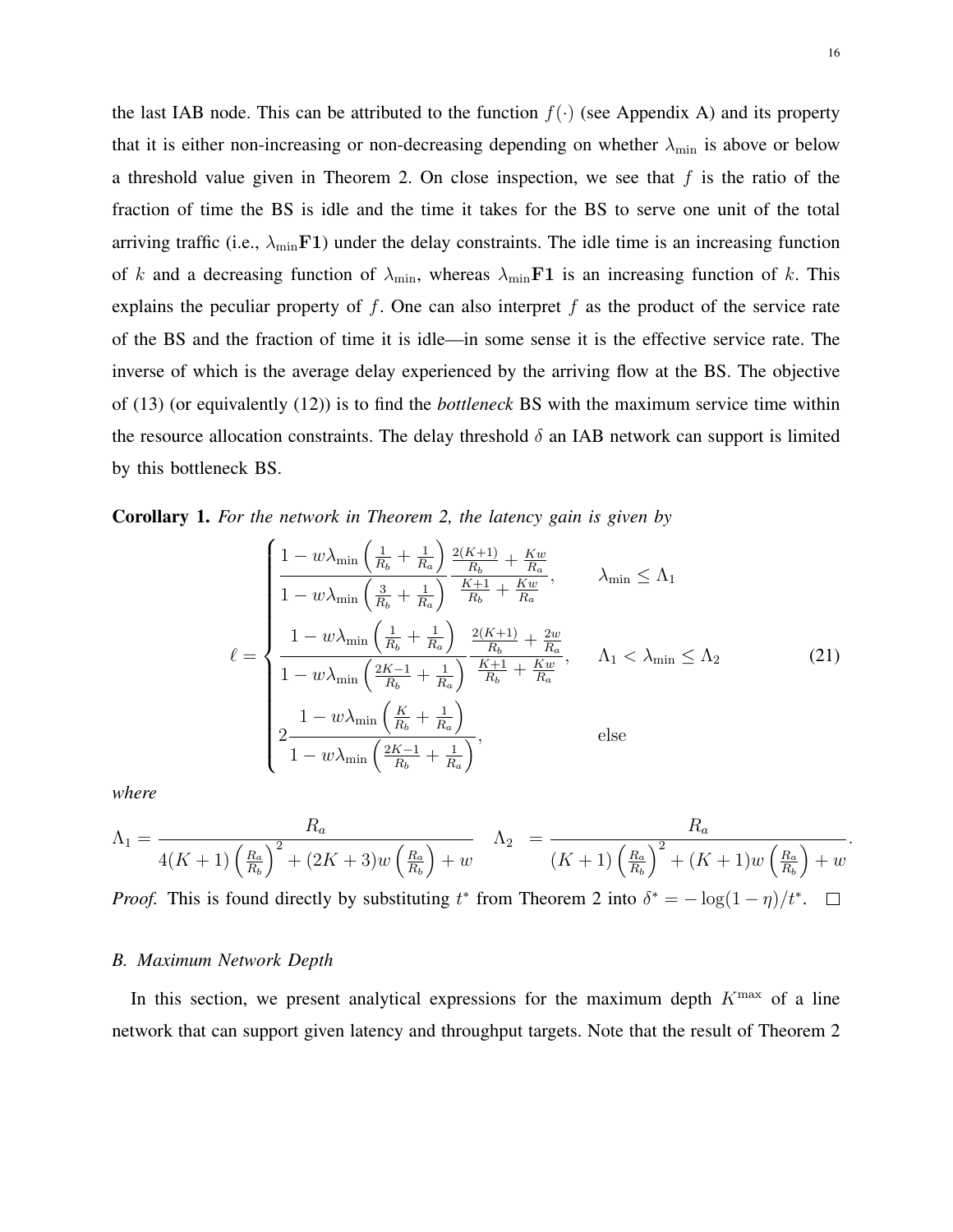can also be written as

$$
t_{\text{HD}}^{*}(\lambda_{\min}, K) = \begin{cases} \frac{1 - w\lambda_{\min}\left(\frac{3}{R_{b}} + \frac{1}{R_{a}}\right)}{\frac{2(K+1)}{R_{b}} + \frac{Kw}{R_{a}}}, & K \leq \frac{\frac{R_{a}}{\lambda_{\min}} - w - \frac{R_{a}}{R_{b}}\left(4\frac{R_{a}}{R_{b}} + 3w\right)}{2\frac{R_{a}}{R_{b}}\left(2\frac{R_{a}}{R_{b}} + w\right)} \\ \frac{1 - w\lambda_{\min}\left(\frac{2K-1}{R_{b}} + \frac{1}{R_{a}}\right)}{\frac{2(K+1)}{R_{b}} + \frac{2w}{R_{a}}}, & \text{else} \\ \frac{1 - w\lambda_{\min}\left(\frac{1}{R_{b}} + \frac{1}{R_{a}}\right)}{\frac{K+1}{R_{b}} + \frac{Kw}{R_{a}}}, & K \leq \frac{\frac{R_{a}}{\lambda_{\min}} - w}{\frac{R_{a}}{R_{b}}\left(\frac{R_{a}}{R_{b}} + w\right)} - 1 \\ t_{\text{FD}}^{*}(\lambda_{\min}, K) = \begin{cases} \frac{1 - w\lambda_{\min}\left(\frac{1}{R_{b}} + \frac{1}{R_{a}}\right)}{\frac{K+1}{R_{b}} + \frac{Kw}{R_{a}}}, & K \leq \frac{\frac{R_{a}}{\lambda_{\min}} - w}{\frac{R_{a}}{R_{b}}\left(\frac{R_{a}}{R_{b}} + w\right)} - 1 \\ \frac{1 - w\lambda_{\min}\left(\frac{K}{R_{b}} + \frac{1}{R_{a}}\right)}{\frac{K+1}{R_{b}} + \frac{w}{R_{a}}}, & \text{else.} \end{cases}
$$
(23)

Let  $K_{\text{HD}}^{\text{max}}$  and  $K_{\text{FD}}^{\text{max}}$  represent the maximum number of IAB nodes for the HD and FD line networks, respectively, that can guarantee a target delay threshold  $\delta_{\text{target}}$  and minimum arrival rate  $\lambda_{\min}$ . For notational convenience, let  $\kappa_{\text{HD}}$  and  $\kappa_{\text{FD}}$  denote the break points from (22) and (23) as follows.

$$
\kappa_{\rm HD} = \frac{\frac{R_a}{\lambda_{\rm min}} - w - \frac{R_a}{R_b} \left( 4 \frac{R_a}{R_b} + 3w \right)}{2 \frac{R_a}{R_b} \left( 2 \frac{R_a}{R_b} + w \right)} \quad \kappa_{\rm FD} = \frac{\frac{R_a}{\lambda_{\rm min}} - w}{\frac{R_a}{R_b} \left( \frac{R_a}{R_b} + w \right)} - 1 \tag{24}
$$

**Theorem 3.** Let  $T$  represent a line network where all backhaul edges have capacity  $R_b$ , all access edges have capacity  $R_a$ , and each BS supports  $w$  UEs. Suppose  $K_{\text{HD}}^{\text{max}}+1$  and  $K_{\text{FD}}^{\text{max}}+1$ *are the maximum number of hops that can still meet a target delay threshold*  $\delta_{\mathrm{target}}$  *and a minimum arrival rate*  $\lambda_{\min}$  *for FD-IAB and HD-IAB deployments, respectively. Then,* 

$$
K_{\rm HD}^{\rm max} = \begin{cases} \left[ \frac{1 - w\lambda_{\rm min} \left( \frac{3}{R_b} + \frac{1}{R_a} \right) - \frac{2\zeta}{R_b} }{2\zeta \left( \frac{2}{R_b} + \frac{w}{R_a} \right)} \right], & \zeta \le t_{\rm HD}^*(\lambda_{\rm min}, \kappa_{\rm HD})\\ \left[ \frac{1 - w\lambda_{\rm min} \left( \frac{1}{R_a} - \frac{1}{R_b} \right) - 2\zeta \left( \frac{1}{R_b} + \frac{w}{R_a} \right)}{\frac{2\zeta}{R_b} + \frac{2w\lambda_{\rm min}}{R_b}} \right], & \text{else} \end{cases}
$$
(25)  

$$
K_{\rm FD}^{\rm max} = \begin{cases} \left[ \frac{1 - w\lambda_{\rm min} \left( \frac{1}{R_b} + \frac{1}{R_a} \right) - \frac{\zeta}{R_b}}{\zeta \left( \frac{1}{R_b} + \frac{w}{R_a} \right)} \right], & \zeta \le t_{\rm FD}^*(\lambda_{\rm min}, \kappa_{\rm FD})\\ \left[ \frac{1 - w\lambda_{\rm min} \frac{1}{R_a} - \zeta \left( \frac{1}{R_b} + \frac{w}{R_a} \right)}{\frac{\zeta}{R_b} + \frac{w\lambda_{\rm min}}{R_b}} \right], & \text{else} \end{cases}
$$
(26)

*where*  $\zeta = -\log(1 - \eta)/\delta_{\text{target}}$ .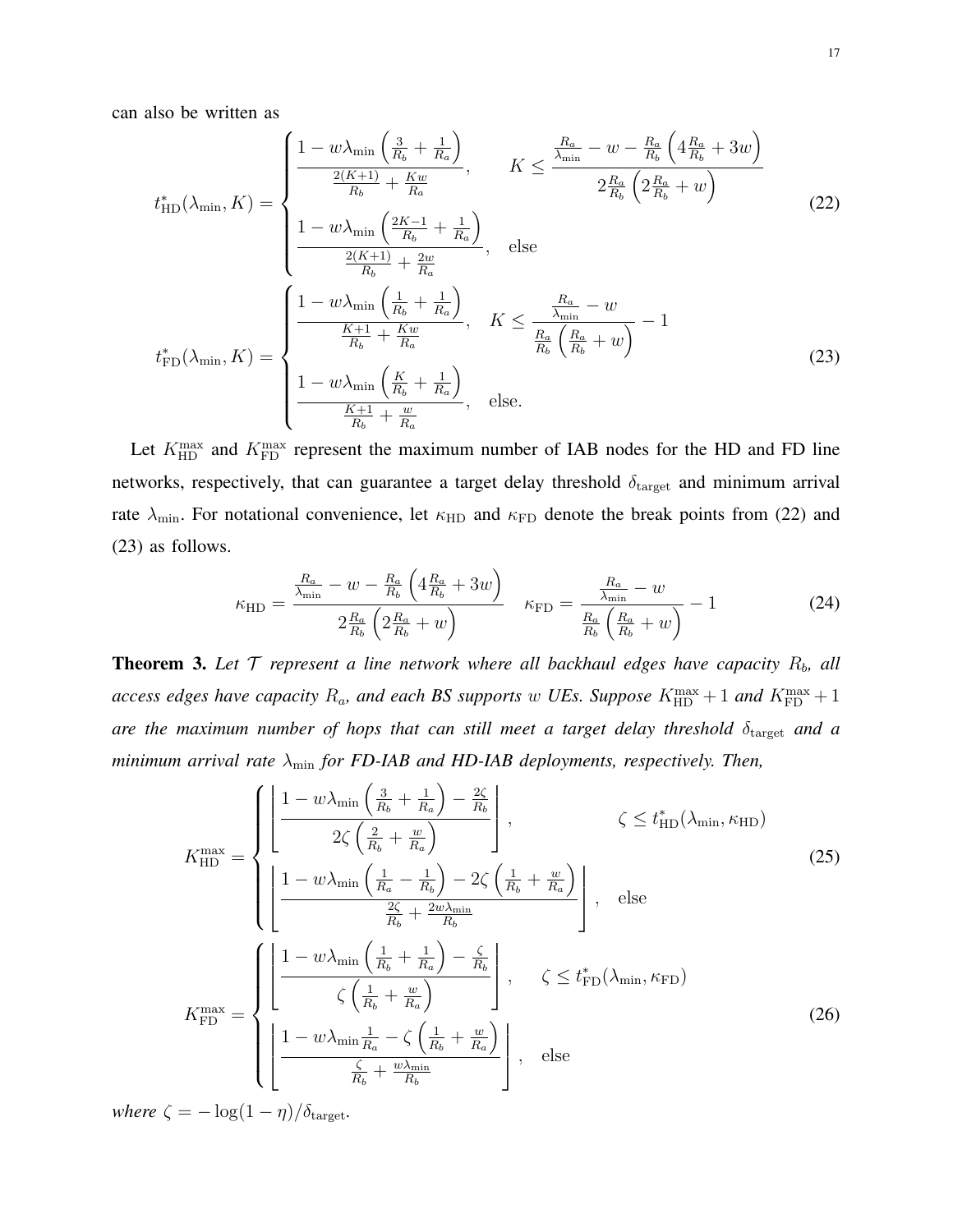

(a) As a function of  $\lambda_{\min}$  for  $\delta_{\text{target}} = 10$  msec/packet. (b) As a function of  $\delta_{\text{target}}$  for  $\lambda_{\text{min}} = 125$  packets/sec. Fig. 4. The number of feasible hops  $K^{\text{max}}$  for FD-IAB and HD-IAB as a function of (a) minimum service rate  $\lambda_{\text{min}}$  and (b)  $\delta_{\text{target}}$  for various backhaul SNRs. FD-IAB can support more hops while meeting the throughput and latency constraints and the marginal return of increasing backhaul SNR is more compared to HD-IAB.

*Proof.* Note that  $t_{HD}^*$  and  $t_{FD}^*$  are continuous and non-increasing in  $\lambda_{min}$  and K. If  $\delta^* \leq \delta_{target}$ then  $t^* \ge \zeta$ . Choosing the appropriate branch of the piece-wise defined  $t^*$  in (22) and (23), and solving for K by setting  $t^* \ge \zeta$ , we get the above results.  $\Box$ 

In Fig. 4a we present the effect of  $\lambda_{\min}$  on maximum feasible network depth  $K^{\max} + 1$  as computed in Theorem 3, for different backhaul SNR and access SNR of 5 dB. Theorem 3 assumes perfect self-interference cancellation and hence  $R_b$  and  $R_a$  are computed by applying the Shannon formula to SNR. We evaluate (26) and (25) for a packet size of 10 KB, bandwidth  $W = 100$  MHz, and  $w = 5$  UEs per BS. Solid lines denote  $K_{\text{FD}}^{\text{max}} + 1$  and dashed lines denote  $K_{\text{HD}}^{\text{max}} + 1$ . The plot shows that FD-IAB can increase maximum feasible network depth by about three times for smaller throughput targets, compared to its HD counterpart. The plot also shows that a 2 dB increment in the backhaul SNR typically translates to an increment of about two hops in  $K_{\text{FD}}^{\text{max}}$ . The same increment in backhaul SNR typically results in an increment of one hop in  $K_{\text{HD}}^{\text{max}}$ , and sometimes no increment at all. In other words, the marginal return of improving the backhaul link quality is more for FD-IAB. Fig. 4b shows the variation of  $K^{\text{max}}$  with the latency target  $\delta_{\text{target}}$  for fixed  $\lambda_{\text{min}}$  and different backhaul SNR. The plot shows similar trends as Fig. 4a and the marginal return of increasing backhaul SNR is more profound. Theorem 3 can also be used to derive a closed-form expression for *hop gain* by following steps similar to Corollory 1.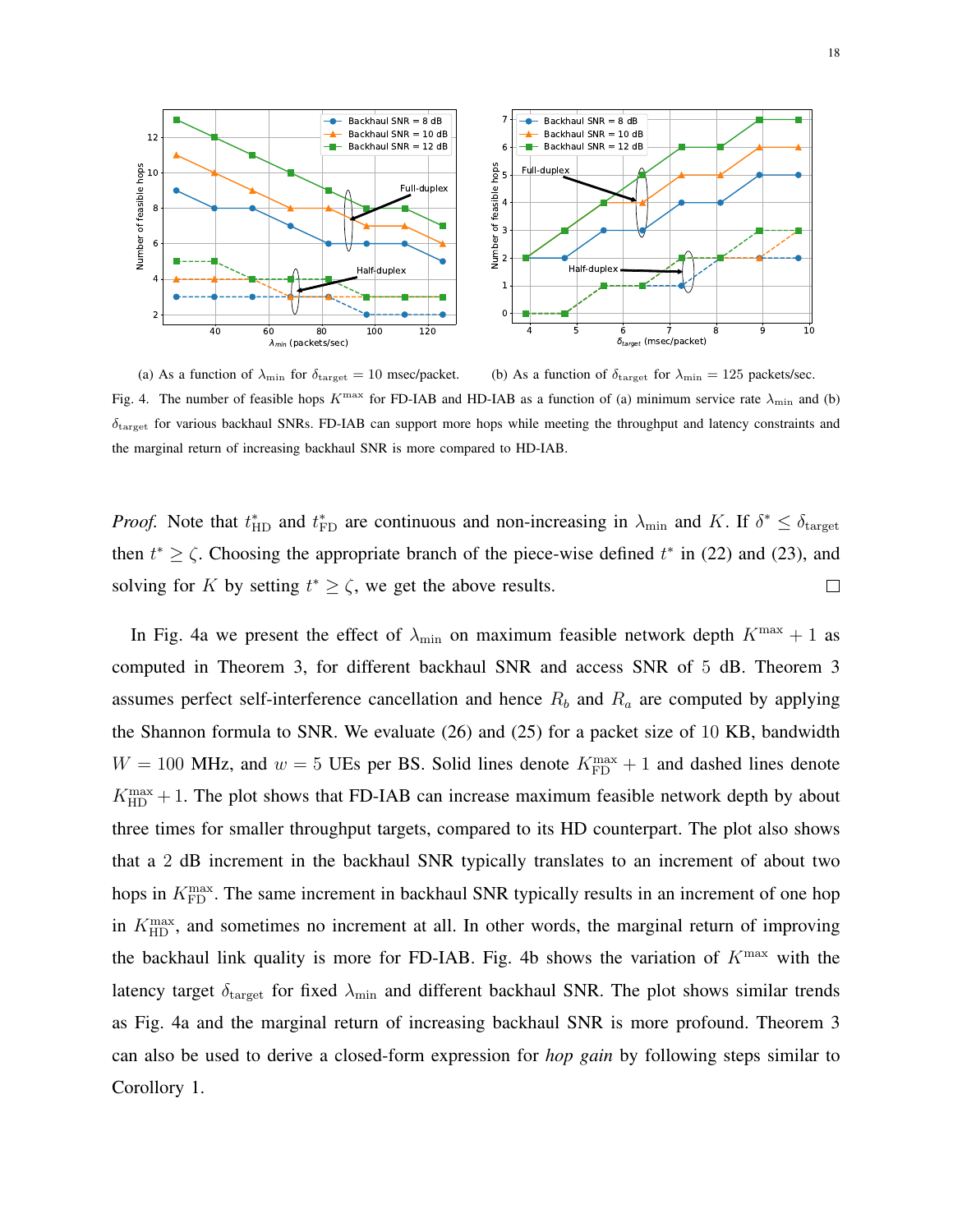## VI. SIMULATION RESULTS

In addition to the analytical results presented in the previous section, we also evaluate FD-IAB network performance—in both line and more general multihop networks—through Monte Carlo simulation and compare it against its HD counterpart.

## *A. Channel Model and Signal Propagation*

We model mmWave channels using the Saleh-Valenzuela-based model [3]. Let  $N_{\text{tx}}$  and  $N_{\text{rx}}$ denote the number of antennas at the transmitter and receiver respectively. The  $N_{rx} \times N_{tx}$  channel matrix H can be written as

$$
\mathbf{H} = \sqrt{\frac{1}{N_{\text{ray}}N_{\text{cluster}}}} \sum_{i=1}^{N_{\text{cluster}}} \sum_{j=1}^{N_{\text{ray}}} h_{i,j} \mathbf{a}_{\text{rx}} (\text{AoA}_{i,j}) \mathbf{a}_{\text{tx}} (\text{AoD}_{i,j})^{\dagger}
$$
(27)

which is simply the composition of propagating  $N_{\text{cluster}}$  clusters, each having  $N_{\text{ray}}$  rays. We denote by  $h_{i,j} \sim \mathcal{CN}(0, 1)$  the complex gain of the j-th ray in the i-th cluster. AoA<sub>i,j</sub> is the angle of arrival of the ray at the receiver, and  $AoD<sub>i,j</sub>$  is the angle of departure at the transmitter. The scalar in front of the summation handles power normalization. The vectors  $a_{tx}(\cdot)$  and  $a_{rx}(\cdot)$ represent the array response vectors at the transmitter and the receiver, respectively.

We assume that the network is noise-limited and interference from neighboring BSs is negligible. Hence, received signals are corrupted by additive noise and—at FD IAB nodes—by residual self-interference remaining after cancellation. Due to lack of measurements and characterization of the mmWave self-interference channel, we do not assume a particular model for the selfinterference channel and our contribution does not rely on specific characteristics of a model. Instead, we evaluate our system based directly on RINR, which captures the degree of *residual* self-interference plaguing a desired receive signal after analog, digital, and/or spatial cancellation. The SINR at a FD IAB node  $v$  in such a case is expressed as

$$
SINR_v = \frac{SNR_v}{RINR_v + 1}
$$
\n(28)

where  $RINR<sub>v</sub>$  is the RINR at the receiver due to self-interference and  $SNR<sub>v</sub>$  is the SNR the equivalent HD IAB node observes, written as

$$
SNR_v = \frac{P_{tx}L_v \left| \mathbf{w}_{rx}^\dagger \mathbf{H}_v \mathbf{f}_{tx} \right|^2}{\sigma^2 \cdot W}.
$$
\n(29)

Here,  $P_{tx}$  denotes the transmit power,  $L_v$  is the inverse pathloss,  $H_v$  is the channel matrix,  $f_{tx}$ , and  $w_{rx}$  are the transmit and receive beamforming vectors, W is the system bandwidth,  $\sigma^2$  is the noise power spectral density. The SNR at each UE can be expressed analogously.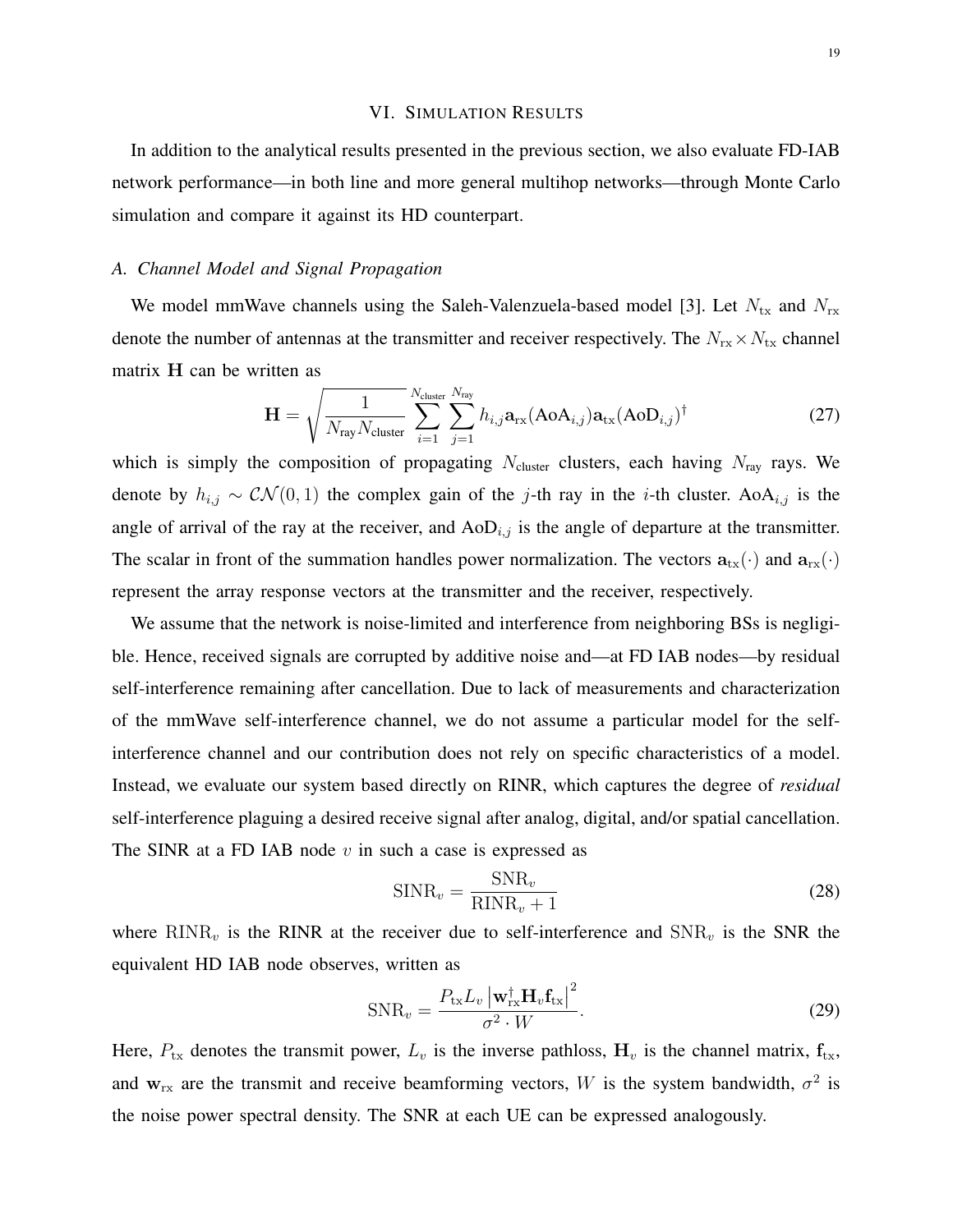

Fig. 5. A realization of the simulated line network with depth  $K + 1 = 4$ , having one donor and three IAB nodes. Five UEs are randomly dropped around the donor and each IAB node.

## *B. Network Topology and Channel Parameters*

Using the proposed optimization framework, we evaluate the gain of FD-IAB over HD-IAB for various depths and topologies. We begin with line networks with depths  $K + 1 = 2$ ,  $K + 1 = 3$ , and  $K + 1 = 4$ , and then evaluate a more general *two-child tree* network where the donor and each first-hop IAB node supports two child BSs. The IAB nodes are separated by 200 m, the BSs transmit at 30 dBm, and each BS is equipped with a uniform linear array (ULA) with  $N_{\text{BS}} = 64$  antennas. Each UE has a 16-element ULA. Each BS serves five UEs which are dropped uniformly in a 100 m radius around the BS. A sample drop for one donor and three IAB nodes—a network depth of  $K + 1 = 4$ —line network is shown in Fig. 5 and the two-child tree network is illustrated in Fig. 11. The channels between pairs of devices are generated using (27), and f and w are drawn from a discrete fourier transform (DFT) codebook to maximize SNR (i.e., codebook-based beam alignment). For each Monte Carlo iteration, we drop a new set of UEs and generate channels such that  $N_{\text{ray}}$  is drawn uniformly from the interval [1, 10] and  $N_{\text{cluster}}$ is drawn from the interval [1, 6] [38]. The system operates at a carrier frequency of 30 GHz with 100 MHz bandwidth. For the pathloss, we use the model adopted in the 3GPP standard [39, page 26] for urban environment (UMa), which incorporates the effects of blockage, the multislope nature of the pathloss, and the elevation difference between the BSs and the users, through parameters that have been fit to real-world data. The additive noise power spectral density is −174 dBm/Hz plus a 10 dB noise figure.

Packets of size 10 KB arrive at the donor according to a Poisson process like the file transfer protocol (FTP) model 3 [33]. We divide the capacity of each edge by the mean packet size and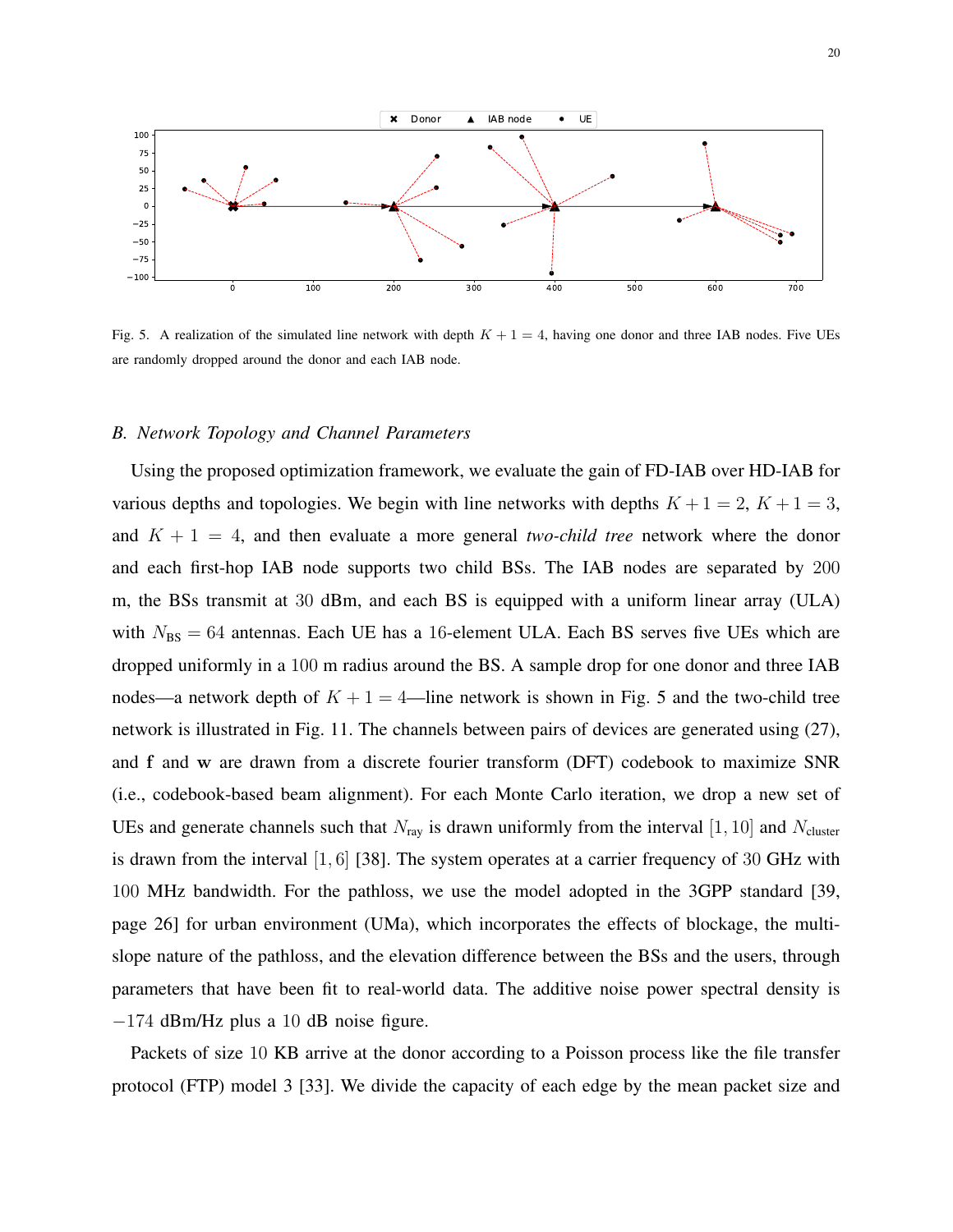

(a) At last-hop for various network depths. (b) At various hops for network depth  $K + 1 = 4$ . Fig. 6. Sum-rate as a function of RINR (a) at last-hop for various network depths and (b) at various hops in a network having depth  $K + 1 = 4$ , where the delay threshold is  $\delta = 3.5$  msec/packet. Solid lines represent FD-IAB and dashed lines represent HD-IAB. Supporting practical data rates for users at the third and fourth hops is feasible with FD-IAB.

normalize it to packets/sec, leading to units of delay in sec/packet. Note that these results can be transformed to any packet size by appropriate scaling. We use CVXPY [40] to solve our network design for  $\eta = 0.9$  (i.e., 90% of the packets must be delivered to the destination UE within the target delay threshold  $\delta$ ).

## *C. Rate and Latency Gain in Simulated Line Networks*

Using (10), we will now discuss the effect of deploying FD-IAB on network throughput, under the logarithmic utility function  $U(\cdot) = \log(\cdot)$ . As discussed earlier, the logarithmic utility achieves a healthy balance between network sum-rate and fairness, unlike pure sum-rate maximization which would result in greedy solutions that are unfair and practically undesirable, such as allocating all the resources to a first-hop UE with the best channel.

Rate gain with imperfect self-interference cancellation. For various depths of the described line network, we solve (10) for both HD and FD modes to obtain the optimal arrival rate vectors  $\lambda_{HD}$  and  $\lambda_{FD}$ . Comparing FD to HD, the rate gain for UE m is defined as  $(\lambda_{FD})_m/(\lambda_{HD})_m$ . Let  $\mathcal{M}_i$  denote the set of UEs i hops from the donor. Then, the sum-rate at i-th hop is defined as  $\sum_{\mathcal{M}_i} \lambda_m$  and the rate gain is defined as  $\frac{\sum_{\mathcal{M}_i} (\lambda_{FD})_m}{\sum_{\mathcal{M}_i} (\lambda_{HD})_m}$  $\frac{\sum M_i(\lambda_{\text{HD}})_{m}}{\sum_{M_i}(\lambda_{\text{HD}})_{m}}$ . Fig. 6a shows the last-hop sum-rate and Fig. 7a shows the rate gain at the last hop versus RINR for various network depths. Naturally, as RINR increases, sum-rate and consequently rate gain suffer due to increased residual selfinterference plaguing FD operation, diminishing the resource gains of FD over HD. Even with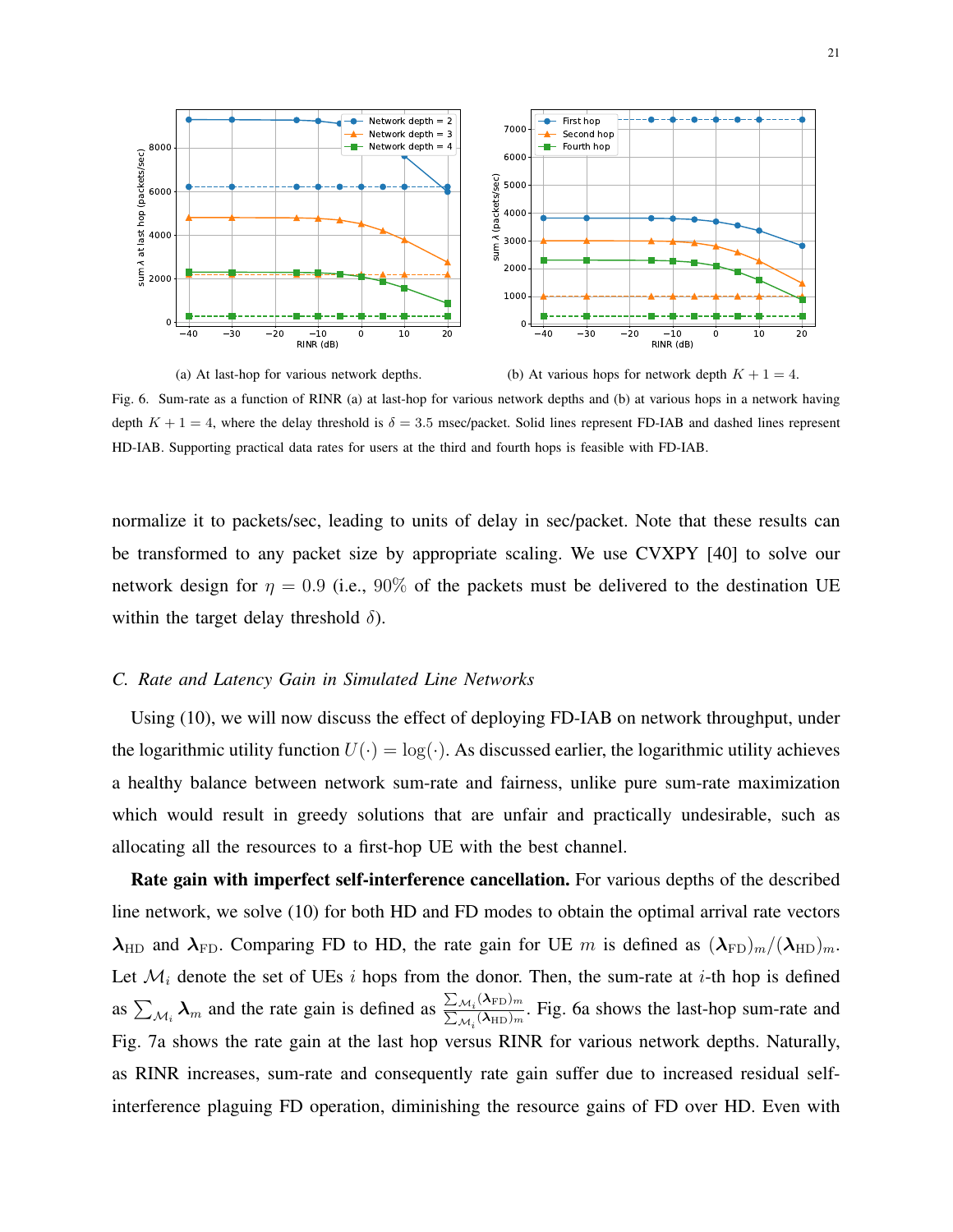

(a) At last-hop for various network depths. (b) At various hops for network depth  $K + 1 = 4$ . Fig. 7. From Fig. 6, the rate gain as a function of RINR (a) at last-hop for various network depths and (b) at various hops in a network having depth  $K + 1 = 4$ , where the delay threshold is  $\delta = 3.5$  msec/packet. As RINR is decreased, the network observes diminishing gains before saturating. Appreciable gains can be seen for RINR well above 0 dB, where self-interference is as strong as noise.

self-interference that is ten times stronger than noise (i.e.,  $\text{RINR} = 10 \text{ dB}$ ), however, appreciable gains over HD are visible, especially for deeper networks. Reducing RINR below −5 dB does not yield meaningful rate improvements, as sum-rate saturates, which can drive physical layer FD design decisions from the perspective of a network operator.

Deeper networks benefit more from FD deployment. In Fig. 7a and Fig. 6a, we observe that an IAB network with more hops has more to gain from FD deployment. At low RINR, the last-hop gain for a network with depth two is about 1.5 whereas for a four-hop network the last-hop sum-rate improves from 300 packets/sec to more than 2000 packets/sec, an eight-fold rate improvement—far beyond the familiar potential doubling of capacity with FD. Fig. 6b and Fig. 7b present the sum-rate and rate gain across different hops for a four-hop network. With FD, users at all hops throughout the network enjoy a healthy rate, unlike in HD-IAB, where only first-hop users see a high rate (even having used a logarithmic utility). UEs deeper in the network see higher rate gains with FD, since their rates under HD-IAB are so poor.

Note that the rate gain for the first hop UE is about 0.5. This is because of the shape of the constraint set in (10) for HD-IAB. With the HD restriction, and even with the logarithmic utility, the first-hop UEs are greedily served because the third- and fourth-hop UEs can meet the delay constraint with very small arrival rates. However, a more fair operating point can be reached with FD-IAB. Thus, even though it seems to be sacrificing performance at the first-hop, in reality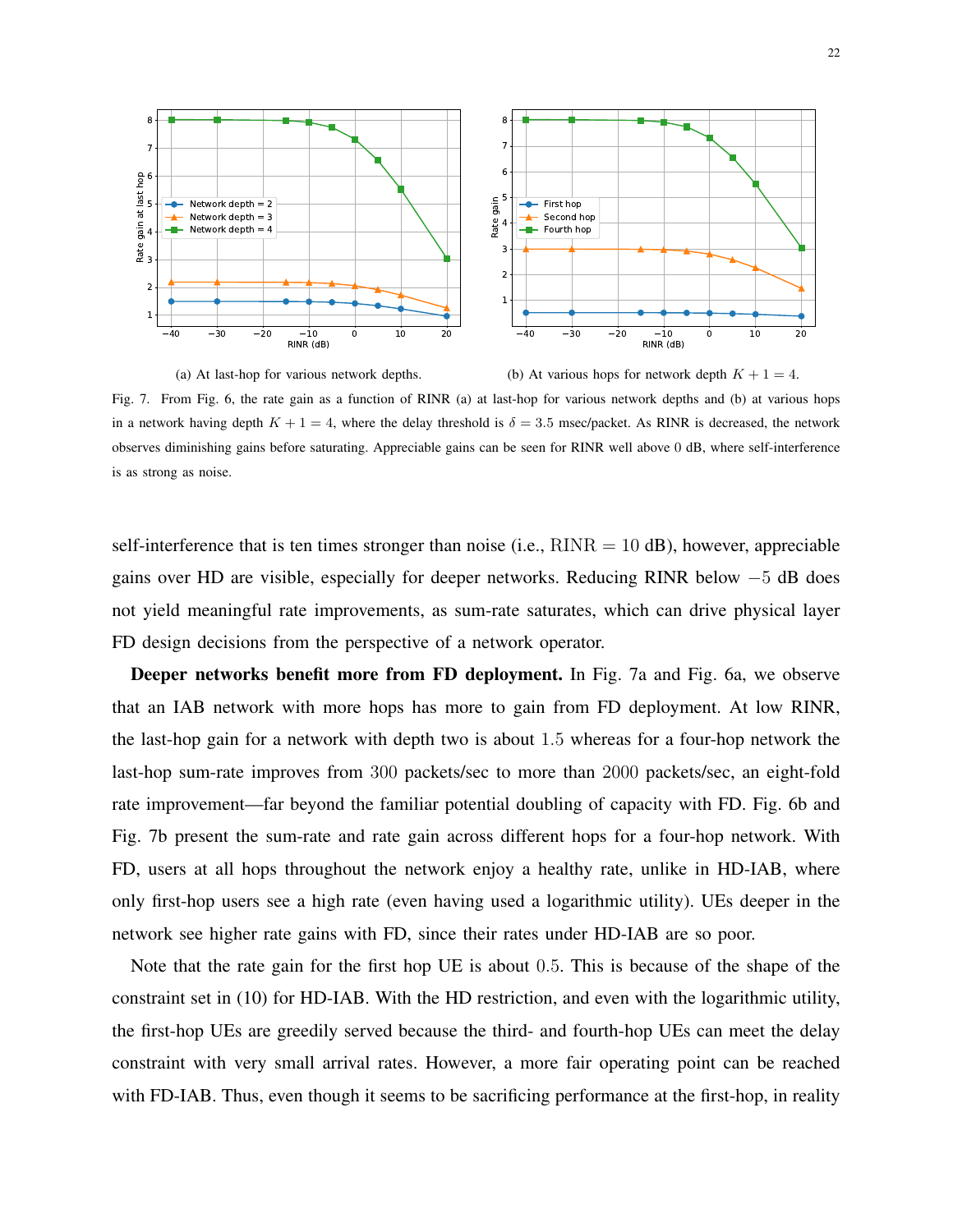

Fig. 8. (a) Sum-rate for a last-hop user as a function of delay threshold δ. (b) Sum-rate for users at various hops as a function of delay threshold  $\delta$ . Solid lines represent FD-IAB and dashed lines represent the HD-IAB, and for FD we consider RINR = −15 dB. Supporting practical arrivals rates at third and fourth hops for strict delay thresholds is feasible with FD-IAB.





Fig. 9. (a) From Fig. 8a, the rate gain for a last-hop user as a function of delay threshold δ. (b) From Fig. 8b, the rate gain for users at various hops as a function of delay threshold δ. As stricter delay thresholds are enforced, FD-IAB offers increasing rate gain at the last hop over HD-IAB; very strict delay thresholds that cannot be met by HD-IAB can be met by FD-IAB.

FD-IAB improves the overall network performance, measured by the logarithmic utility.

FD-IAB allows for tighter delay constraints. In our previous results, we fixed a delay threshold  $\delta$  in examining rate gain. Now we evaluate rate gain for changes in delay threshold δ. In Fig. 8a and Fig. 9a, we plot last-hop sum-rate and last-hop rate gain as a function of delay threshold  $\delta$  for various network depths. In doing so, we consider an RINR = −15 dB in light of the diminishing gains at low RINR, with the understanding that increased residual self-interference would degrade the backhaul capacities and affect the rate gain as in Fig. 7.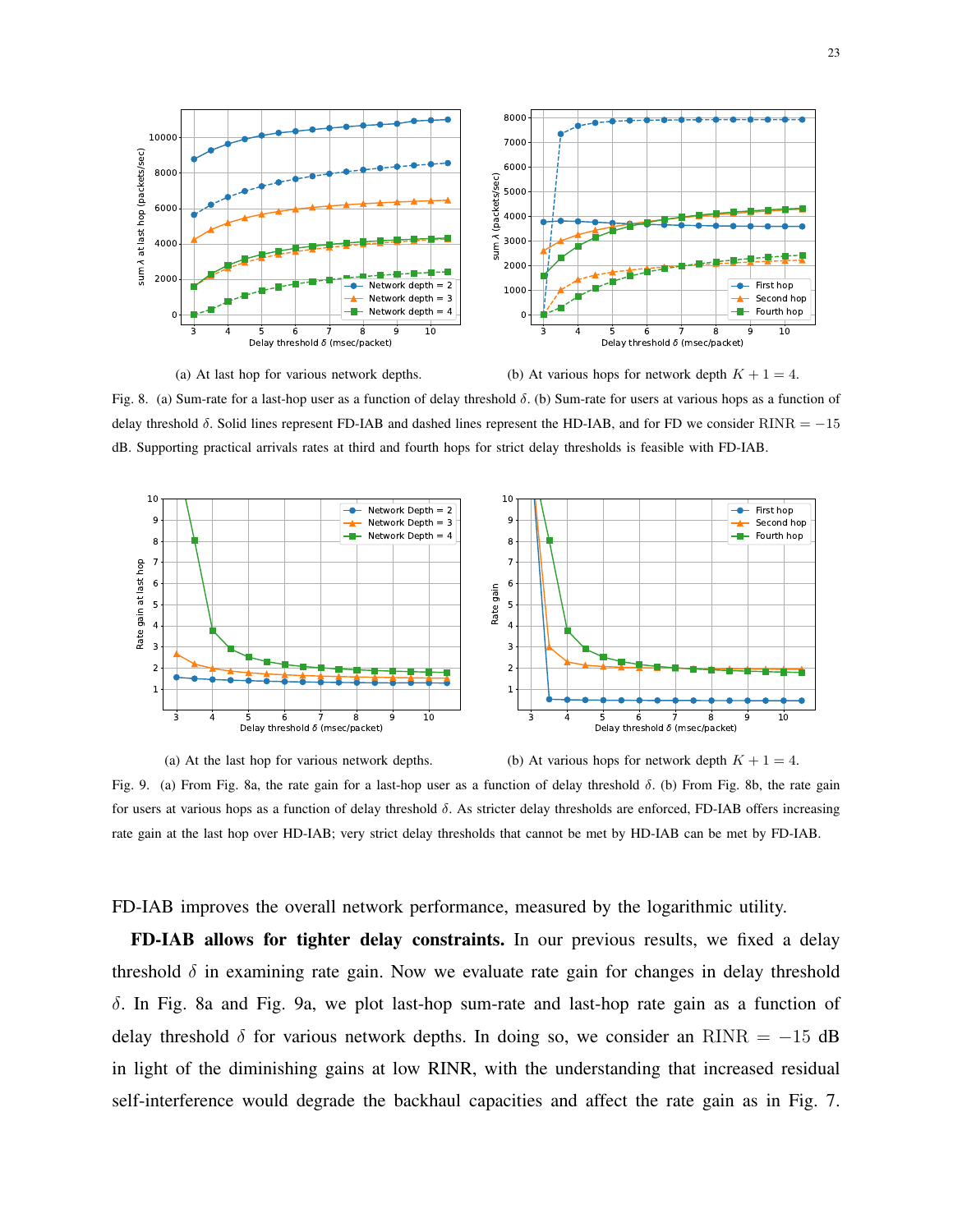

Fig. 10. (a) Minimum feasible delay  $\delta^*$  of FD-IAB (solid) and HD-IAB (dashed) as a function of minimum rate requirement  $\lambda_{\text{min}}$  for various network depths, where RINR = −15 dB. (b) From (a), the corresponding latency gain  $\ell$  of FD-IAB over HD-IAB as a function of minimum rate requirement  $\lambda_{\min}$  for various network depths.

The rate improvement offered by FD-IAB is seen across network depths, with deeper networks experiencing a higher rate gain as before. By alleviating the multiplexing delay at the IAB nodes, FD-IAB improves the arrival rates at stricter delay constraints. In fact, delay constraints which were infeasible for HD-IAB can be made feasible by upgrading to FD. Note that in Fig. 9a, the gain at the fourth hop for  $\delta = 3$  msec/packet is infinite, because the corresponding HD-IAB deployment is infeasible (rate of 0 packets/sec in Fig. 8a). The rate gain saturates with increasing  $\delta$ , because for large delay thresholds the per-user arrival rate is limited by the backhaul capacities and not the multiplexing delay at the IAB node.

Fig. 8b and Fig. 9b show the sum-rate and rate gain across different hops for a four-hop network. The observations are consistent with the story so far: UEs further from the donor have more to benefit from FD-IAB. At very small  $\delta$ , the gain tends to infinity since a delay constraint that cannot be met by HD-IAB can in fact be met with FD. Like before, we see FD-IAB is capable of delivering fairer service to UEs throughout the network, while still meeting the delay constraints across multiple hops.

FD-IAB supports higher per-UE rates. To study improvements in per-UE rate with delay constraint, we solve the linear program (13) for both FD-IAB and HD-IAB modes and employ our definition of latency gain (15). We perform simulations fixing  $RINR = -15$  dB and examine the  $(\lambda_{\min}, \delta^*)$ -pairs that can be met by HD and those that can be met by FD. Fig. 10b illustrates these results for various network depths, where curves offering higher  $\lambda_{\min}$  at lower  $\delta^*$  are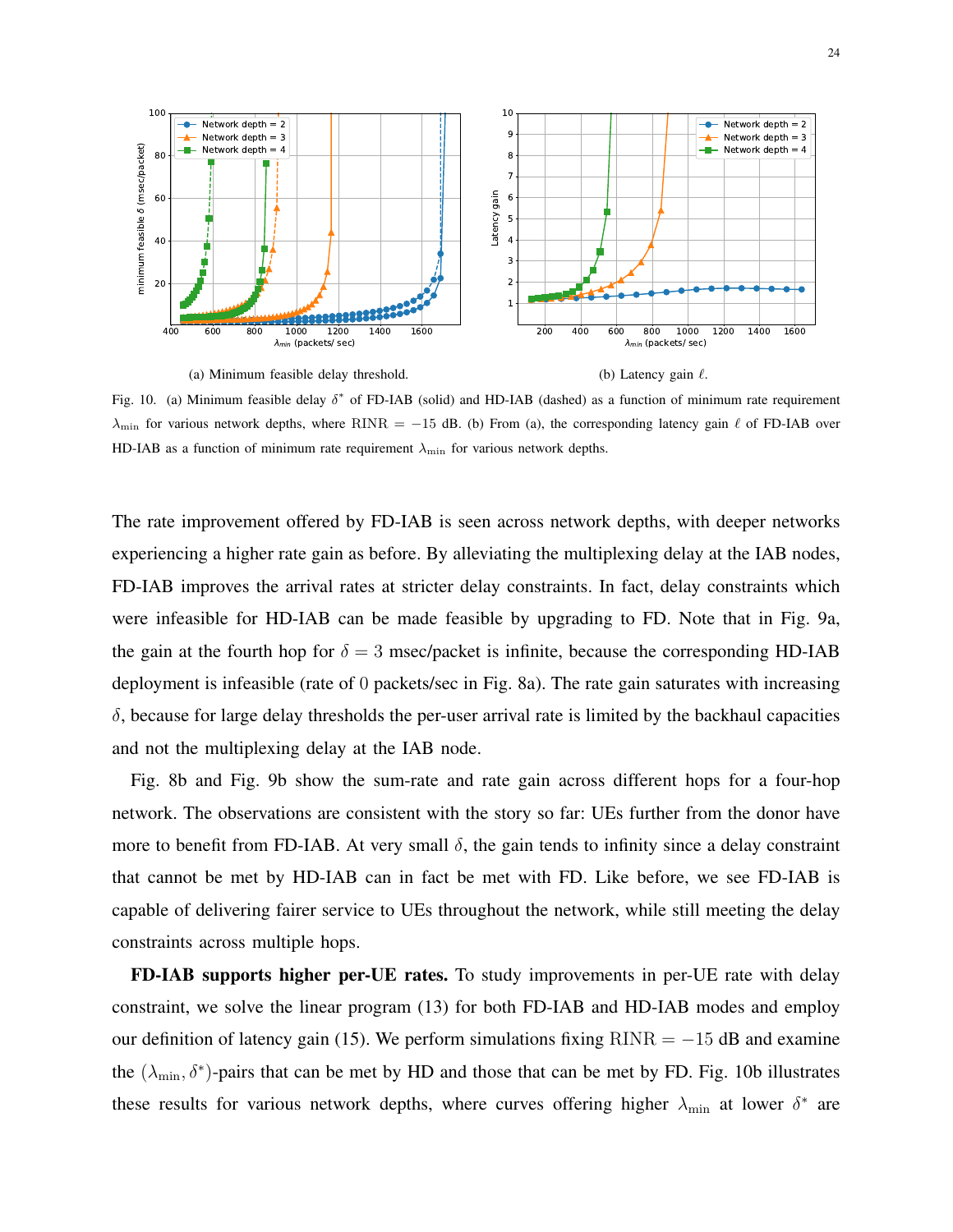

Fig. 11. A realization of the simulated two-child tree network with one donor and six IAB nodes. The donor and each IAB serves five UEs. Note that first-hop IAB nodes deliver backhaul to child IAB nodes, along with serving access.

more desirable (i.e., toward the lower right). For a two-hop network, both the HD and the FD deployments handle the latency and throughput constraints equally well. With more than two hops, however, the power of FD in this network setting is brought to light. For a given latency target, FD-IAB can deliver a minimum rate  $\lambda_{\min}$  far greater than HD-IAB: for  $\delta^* = 20$ msec/packet, FD offers over 1.5 times higher  $\lambda_{\min}$  in a four-hop network and over 1.3 times higher  $\lambda_{\min}$  in a three-hop network. Minimum rate targets  $\lambda_{\min}$  that can be met by HD-IAB networks only with prohibitively high delays, can also be met by FD-IAB while simultaneously offering low latency. For instance, in a three-hop network, HD-IAB can deliver  $\lambda_{\min} = 900$ packets/sec only be introducing delays well beyond what is practical; a FD-IAB network can do so while meeting a latency of approximately  $\delta^* = 5$  msec/packet. As a result, latency gain can tend toward infinity.

## *D. Beyond Line Networks*

While line networks are expected to be common for initial IAB deployments, the presented framework is in no way limited to them. To briefly illustrate this, we use our framework to study the IAB deployment in Fig. 11, which consists of one donor node,  $K = 6$  IAB nodes, and five UEs per BS. We refer to this as a *two-child tree network* since the donor and each first-hop IAB node deliver backhaul to two IAB nodes. While not explicitly shown due to space constraints, the key takeaways from the discussion on line networks holds, namely: (i) rate gain saturates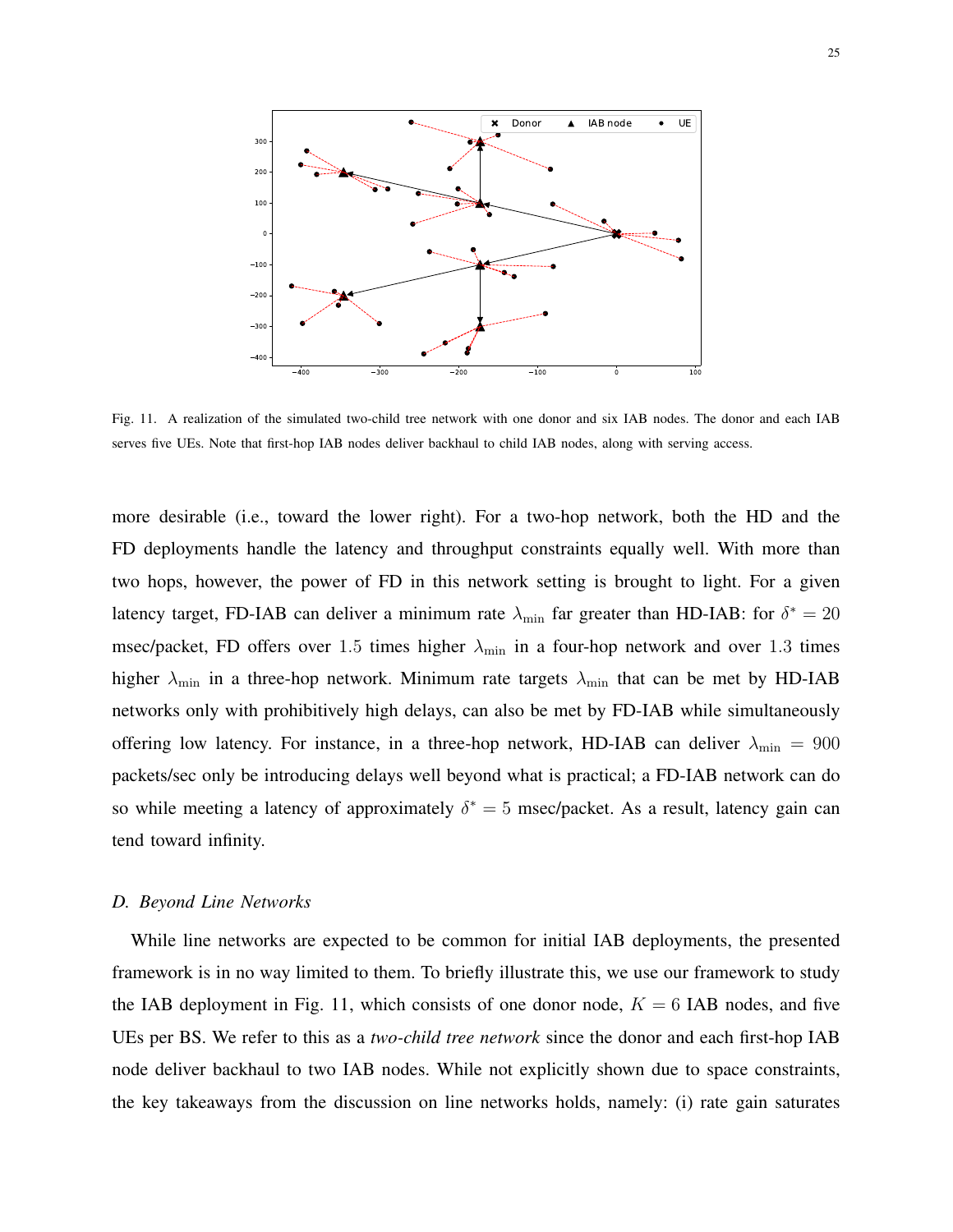

26



Fig. 12. (a) Mean per-UE rate of FD-IAB (solid) and HD-IAB (dashed), and (b) Rate gain of FD-IAB over HD-IAB, as a function of delay threshold  $\delta$  at various hops in the two-child network in Fig. 11, where RINR = −15 dB. FD-IAB alleviates the resource bottleneck due to branching at the donor and achieves a fairer rate distribution.

for RINR below around −5 dB, (ii) UEs further from the donor have more to benefit from an FD-IAB deployment, and (iii) FD-IAB can support larger  $\lambda_{\text{min}}$  for the same minimum feasible delay  $\delta^*$  as was shown in Fig. 10.

Nonetheless, there are some additional insights to draw from this two-child tree network. To start, we consider Fig. 12a, which shows the mean per-user arrival rate at various hops in the network as a function delay threshold. Unlike line networks, the donor and first-hop IAB nodes now deliver backhaul to more than one IAB node. Consequently, a HD-IAB deployment cannot support strict latency requirements at the second- and third-hop with a practically viable arrival rate. This is because first-hop IAB nodes must multiplex incoming and outgoing backhaul links, significantly worsening the multiplexing delay and the radio resource bottleneck. First-hop users, however, can enjoy high rates—even under strict delay thresholds—since they are not subjected to these relaying delays. The disparity in user service is evident in Fig. 12a as the delay threshold is made stricter, with first-hop arrival rate increasing as users deeper in the network see their service degrading.

With FD-IAB, however, the resource bottleneck is alleviated and the network can serve its multihop users much more fairly and with satisfactory rates. We can see from Fig. 12a that FD-IAB can support delay thresholds infeasible for its HD counterpart, with a healthy throughput across hops. The corresponding rate gain of FD-IAB over HD-IAB is shown in Fig. 12b. FD-IAB can meet very strict delay thresholds for second- and third-hop users when HD-IAB cannot,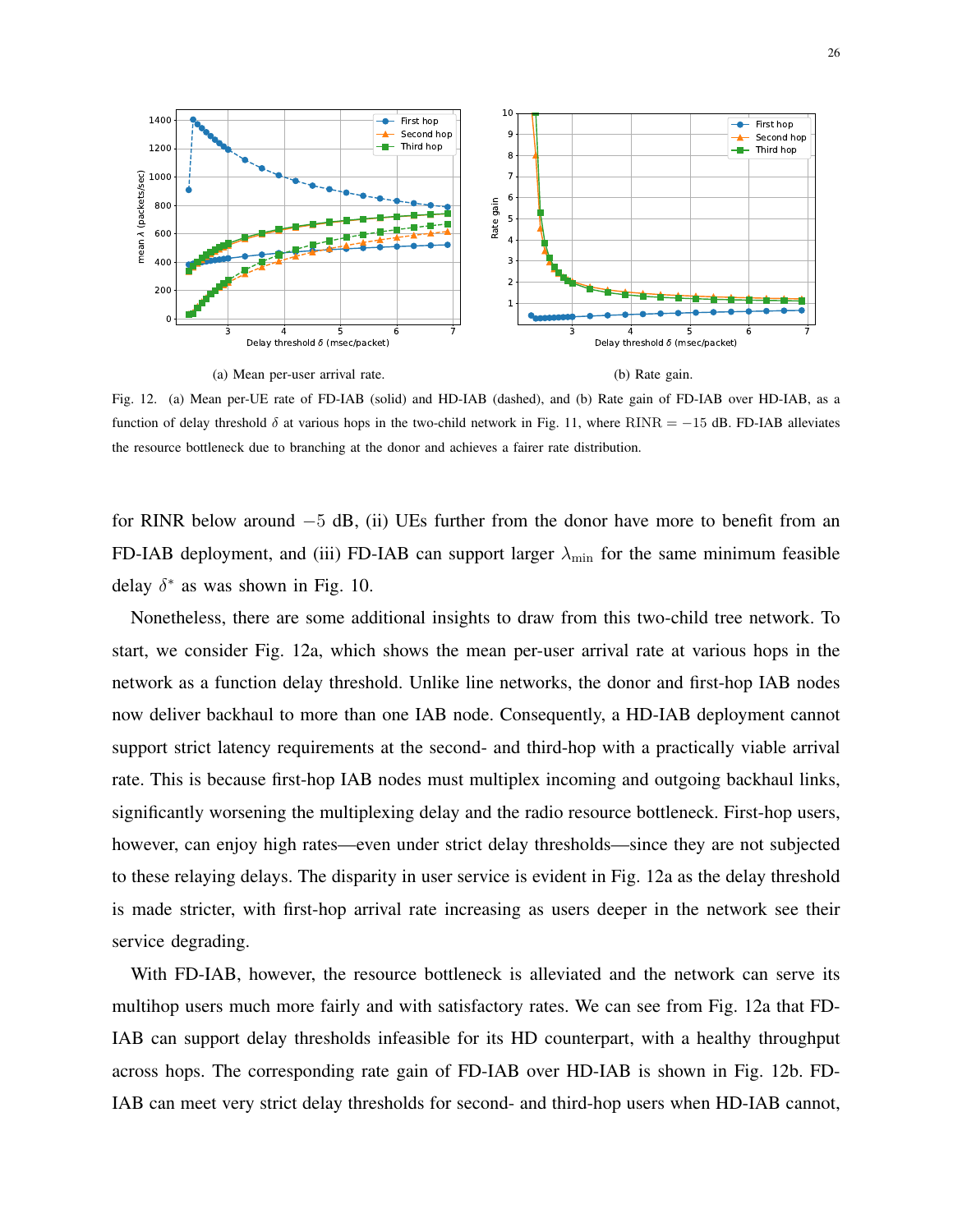driving the rate gain toward infinity as  $\delta$  is decreased. As  $\delta$  increases, the rate gain saturates like in Fig. 9b. For first-hop users, we observe a rate gain less than one, which may seem undesirable at first glance but like Fig. 7b is justified by FD-IAB achieving a fairer distribution of arrival rates across hops.

Comparing these results of a two-child tree network to that of the simulated line network, we notice a few key differences. Comparing Fig. 12b to Fig. 9b, we see that the rate gain of the second- and third-hop users in the two-child tree network saturates to noticeably less than 2, while that for the line network saturates to nearly 2. This is difficult to explain precisely, though it is likely largely due to the fact that the donor and each first-hop IAB node must multiplex outgoing backhaul transmissions—which line networks do not suffer from. FD cannot directly alleviate these multiplexing costs, suggesting that the network may be bottlenecked by the resources consumed when juggling multiple backhual links. This motivates future work to more thoroughly study this disparity across network topologies and investigate how to best deploy IAB networks when IAB nodes are FD-equipped.

# VII. CONCLUSION

We present a framework for analyzing the throughput and latency of IAB networks, which can be readily used by network engineers to evaluate and optimize IAB deployments. We use this framework to study the merits of equipping IAB nodes with FD capability, as a means to alleviate resource bottlenecks traditionally faced by IAB networks. Analytical and numerical results illustrate the network performance improvements of FD-IAB over HD-IAB and show that the former offers a multitude of benefits. FD-IAB can facilitate lower latency, higher throughput, deeper networks, and fairer service compared to conventional HD-IAB. FD upgrades can be particularly transformative for deeper networks, where users at or near the last hop—which may suffer in HD-IAB deployments—can enjoy improvements in rate and latency that dramatically enhance their quality-of-service. Furthermore, FD-IAB widens the feasible operating region of the network, allowing it to support latency and rate targets that HD-IAB fundamentally cannot meet. We show that these gains can be observed in the presence of residual self-interference that is near or even above the noise floor. These results motivate the use of FD to alleviate the obstacles in latency and rate scaling suffered by traditional multihop IAB networks.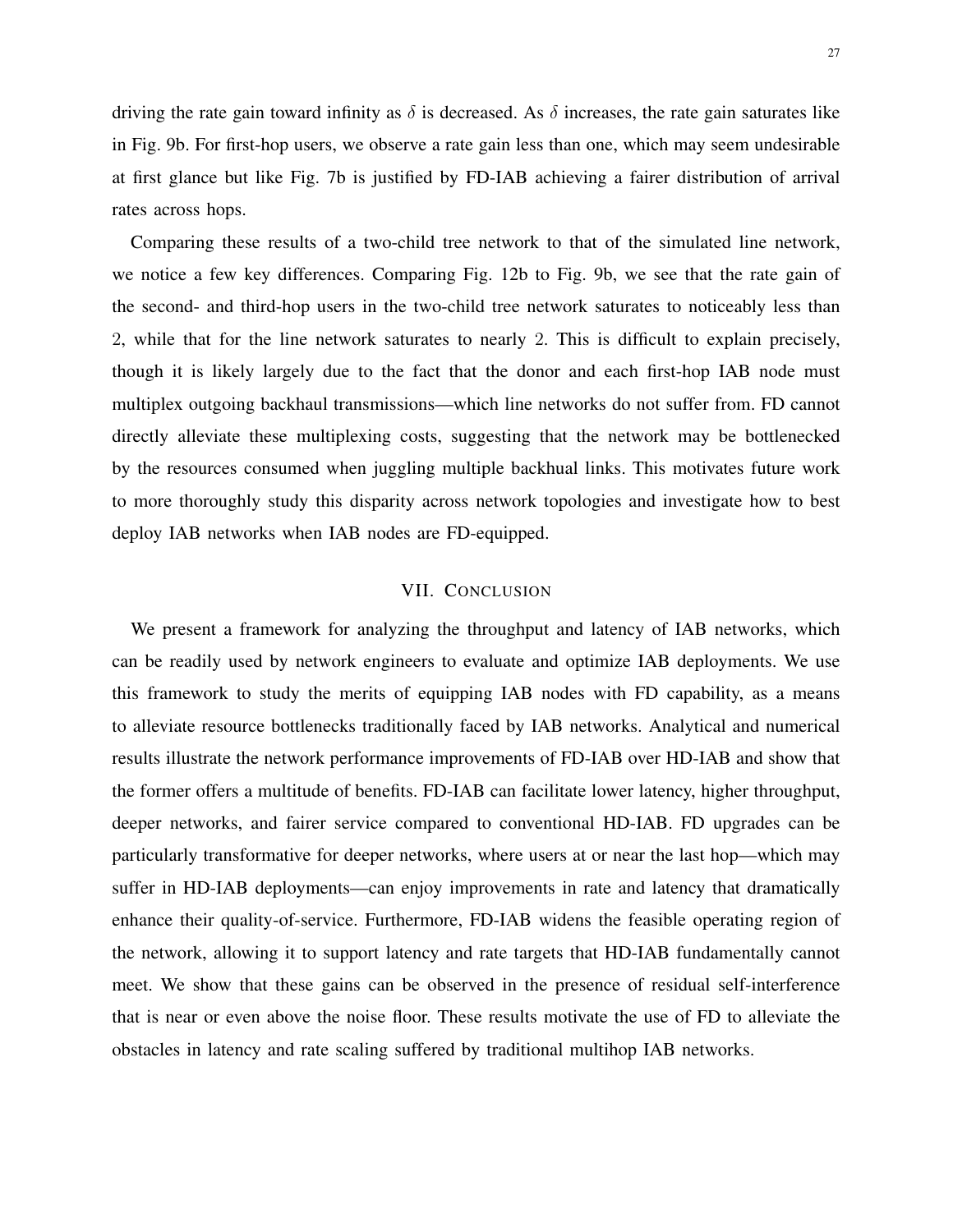## APPENDIX A

# PROOF OF THEOREM 2

*Proof.* Note that,  $[\mathbf{G}_{HD}]_{k,l} = 1$  if vertex l is the parent of k where as  $[\mathbf{G}_{FD}]_{k,l} = 0$ . We define

$$
f_{\rm HD}(k) = \frac{1 - \lambda_{\rm min}(\mathbf{G}_{\rm HD})_{k,:} \mathbf{C}^{-1} \mathbf{F} \mathbf{1}}{(\mathbf{G}_{\rm HD})_{k,:} \mathbf{C}^{-1} \tilde{\mathbf{h}}} \quad f_{\rm FD}(k) = \frac{1 - \lambda_{\rm min}(\mathbf{G}_{\rm FD})_{k,:} \mathbf{C}^{-1} \mathbf{F} \mathbf{1}}{(\mathbf{G}_{\rm FD})_{k,:} \mathbf{C}^{-1} \tilde{\mathbf{h}}}
$$

*The half-duplex case.* Since we know the structure of the scheduling matrices, we have

$$
f_{\rm HD}(k) = \begin{cases} \frac{1 - w\lambda_{\rm min}\left(\frac{1}{R_a} + \frac{K}{R_b}\right)}{\frac{K+1}{R_b} + \frac{w}{R_a}}, \ k = 0\\ \frac{1 - w\lambda_{\rm min}\left(\frac{1}{R_a} + \frac{2(K-k)+1}{R_b}\right)}{\frac{2(K+1)}{R_b} + \frac{w(k+1)}{R_a}}, \ 1 \leq k < K\\ \frac{1 - w\lambda_{\rm min}\left(\frac{1}{R_a} + \frac{1}{R_b}\right)}{\frac{K+1}{R_b} + \frac{w(K+1)}{R_a}}, \ k = K \end{cases}
$$

.

.

 $f<sub>HD</sub>(1)$  has a smaller numerator and larger denominator compared to  $f<sub>HD</sub>(0)$ , and therefore  $f_{\text{HD}}(0) \ge f_{\text{HD}}(1)$ . Similarly,  $f_{\text{HD}}(K) \ge f_{\text{HD}}(K-1)$ . Hence,  $k = 0$  and  $k = K$  will never result in the bottleneck inequality. By observing the derivative of  $f_{HD}(k)$  for  $1 \leq k < K$ ,

$$
\frac{df_{\text{HD}}(k)}{dk} = \frac{w\lambda_{\min}\left(\frac{2w(k+1)}{R_aR_b} + \frac{4(K+1)}{R_b^2} + \frac{w(2(K-k)+1)}{R_aR_b} + \frac{w}{R_a^2}\right) - \frac{w}{R_a}}{\left(\frac{2(K+1)}{R_b} + \frac{w(k+1)}{R_a}\right)^2}, \ 1 \le k < K.
$$

we see that  $f_{HD}(k)$  is decreasing if  $\lambda_{min} \leq \frac{R_a}{\sqrt{(R_a)^2 + R_a^2}}$  $\frac{R_a}{4(K+1)\left(\frac{R_a}{R_b}\right)^2+(2K+3)w\left(\frac{R_a}{R_b}\right)+w}$  and increasing otherwise. Therefore, for the decreasing case, the bottleneck inequality is  $f_{HD}(K-1)$  and for the increasing case, the bottleneck inequality is  $f_{HD}(1)$ .

*The full-duplex case.* Starting similarly with  $f_{FD}(k)$ , we have

$$
f_{\rm FD}(k) = \begin{cases} \frac{1 - w\lambda_{\min}\left(\frac{1}{R_a} + \frac{K}{R_b}\right)}{\frac{K+1}{R_b} + \frac{w}{R_a}}, \ k = 0\\ \frac{1 - w\lambda_{\min}\left(\frac{1}{R_a} + \frac{K-k}{R_b}\right)}{\frac{K+1}{R_b} + \frac{w(k+1)}{R_a}}, \ 1 \le k < K\\ \frac{1 - \frac{w\lambda_{\min}}{R_a}}{\frac{w(K+1)}{R_a}}, \ k = K \end{cases}
$$

Note that  $f_{FD}(K) \ge f_{FD}(K-1)$ , allowing us to draw analogous conclusions from the HD case. Taking the derivative of  $f_{FD}(k)$  for  $1 \leq k \leq K$ ,

$$
\frac{df_{\rm FD}(k)}{dk} = \frac{w\lambda_{\rm min}\left(\frac{w(k+1)}{R_aR_b} + \frac{K+1}{R_b^2} + \frac{w(K-k)}{R_aR_b} + \frac{w}{R_a^2}\right) - \frac{w}{R_a}}{\left(\frac{K+1}{R_b} + \frac{w(k+1)}{R_a}\right)^2}, \ 1 \le k < K
$$

we see that when  $\lambda_{\min} < \frac{R_a}{(R_a)^2}$  $\frac{R_a}{(K+1)\left(\frac{R_a}{R_b}\right)^2 + w(K+1)\left(\frac{R_a}{R_b}\right) + w}$ ,  $f_{FD}(k)$  is decreasing (over  $1 \leq k \leq K$ ) and  $f_{FD}(0) > f_{FD}(1)$ . Hence, the bottleneck inequality is  $f_{FD}(K-1)$ . On the other hand, if  $\lambda_{\min} \geq \frac{R_a}{\left(1 + \frac{1}{R_a}\right)^2}$  $\frac{R_a}{(K+1)\left(\frac{R_a}{R_b}\right)^2 + w(K+1)\left(\frac{R_a}{R_b}\right) + w}$ , then  $f_{FD}(k)$  is increasing for  $1 \leq k < K$  and  $f_{FD}(0) \leq$  $\Box$  $f_{FD}(1)$ . Hence, the bottleneck inequality is  $f_{FD}(0)$ .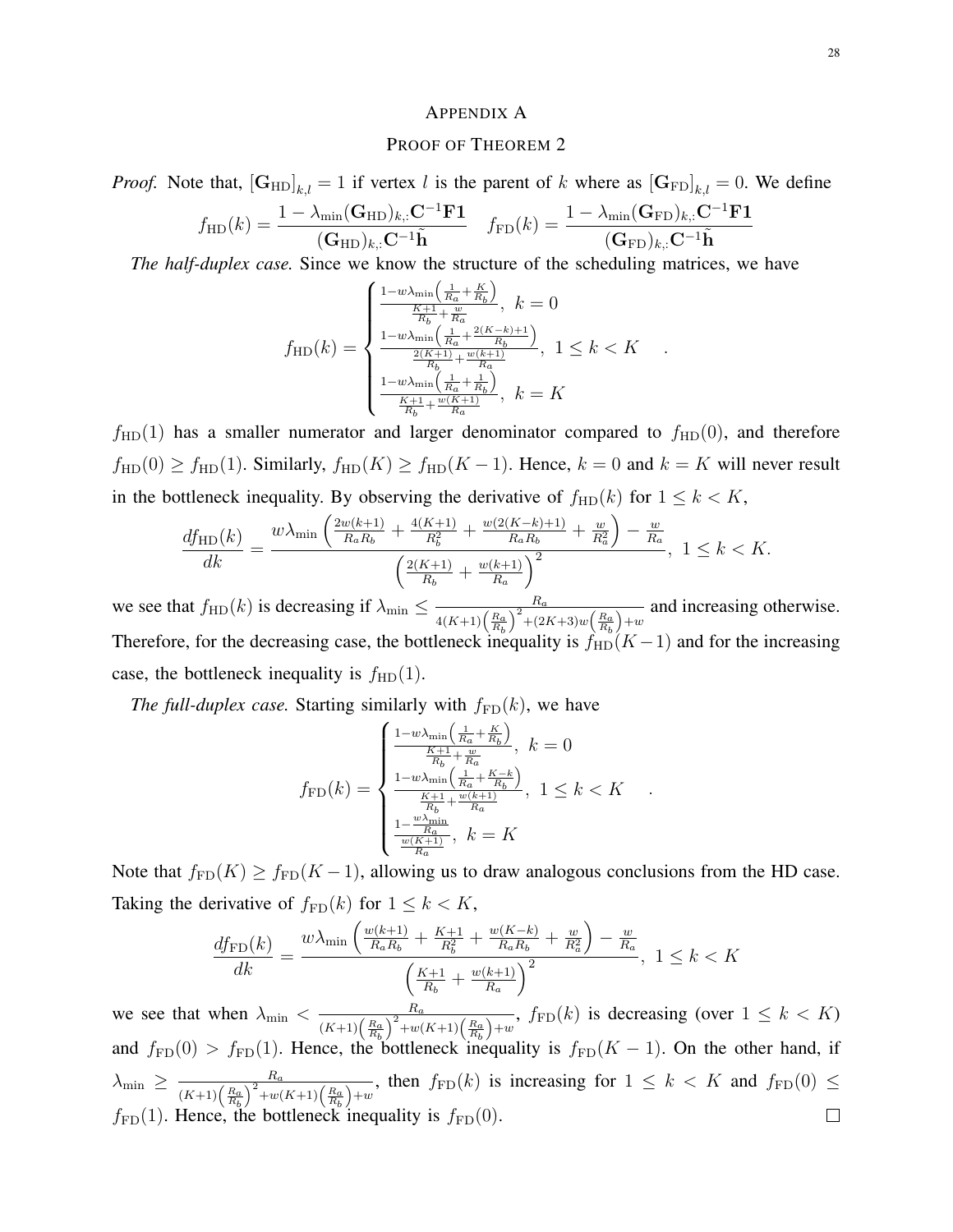#### **REFERENCES**

- [1] Z. Pi and F. Khan, "An introduction to millimeter-wave mobile broadband systems," *IEEE Commun. Mag.*, vol. 49, no. 6, pp. 101–107, June 2011.
- [2] T. S. Rappaport *et al.*, "Millimeter wave mobile communications for 5G cellular: It will work!" *IEEE Access*, vol. 1, no. 1, pp. 335–349, May 2013.
- [3] R. W. Heath, N. González-Prelcic, S. Rangan, W. Roh, and A. M. Sayeed, "An overview of signal processing techniques for millimeter wave MIMO systems," *IEEE J. Sel. Topics Signal Process.*, vol. 10, no. 3, pp. 436–453, Apr 2016.
- [4] S. Rangan, T. S. Rappaport, and E. Erkip, "Millimeter-wave cellular wireless networks: Potentials and challenges," *Proc. IEEE*, vol. 102, no. 3, pp. 366–385, Mar. 2014.
- [5] 3GPP TR 38.874, in *Study on integrated access and backhaul*, http://ftp.3gpp.org//Specs/archive/38\_series/38.874/38874-100.zip, Aug. 2020.
- [6] M. Cudak, A. Ghosh, A. Ghosh, and J. G. Andrews, "Integrated access and backhaul: A key enabler for 5G millimeter-wave deployments," *IEEE Commun. Mag.*, vol. 59, no. 4, pp. 88–94, April 2021.
- [7] M. Eslami Rasekh, D. Guo, and U. Madhow, "Joint routing and resource allocation for millimeter wave picocellular backhaul," *IEEE Trans. Wireless Commun.*, vol. 19, no. 2, pp. 783–794, Feb. 2020.
- [8] M. Gupta, A. Rao, E. Visotsky, A. Ghosh, and J. G. Andrews, "Learning link schedules in self-backhauled millimeter wave cellular networks," *IEEE Trans. Wireless Commun.*, vol. 19, no. 12, pp. 8024–8038, Dec. 2020.
- [9] A. Ortiz, A. Asadi, G. H. Sim, D. Steinmetzer, and M. Hollick, "Scaros: A scalable and robust self-backhauling solution for highly dynamic millimeter-wave networks," *IEEE J. Sel. Areas Commun.*, vol. 37, no. 12, pp. 2685–2698, Dec 2019.
- [10] J. Du, E. Onaran, D. Chizhik, S. Venkatesan, and R. A. Valenzuela, "Gbps user rates using mmWave relayed backhaul with high gain antennas," *IEEE J. Sel. Areas Commun.*, vol. 35, no. 6, pp. 1363–1372, June 2017.
- [11] M. N. Islam, S. Subramanian, and A. Sampath, "Integrated access backhaul in millimeter wave networks," in *Proc. IEEE WCNC*, April 2017.
- [12] M. N. Kulkarni, J. G. Andrews, and A. Ghosh, "Performance of dynamic and static TDD in self-backhauled millimeter wave cellular networks," *IEEE Trans. Wireless Commun.*, vol. 16, no. 10, pp. 6460–6478, Oct 2017.
- [13] K. Jain, J. Padhye, V. N. Padmanabhan, and L. Qiu, "Impact of interference on multi-hop wireless network performance," *Wireless Networks*, vol. 11, no. 4, pp. 471–487, Jul 2005.
- [14] P. Gupta and P. R. Kumar, "The capacity of wireless networks," *IEEE Trans. Inf. Theory*, vol. 46, no. 2, pp. 388–404, March 2000.
- [15] M. Franceschetti, M. D. Migliore, and P. Minero, "The capacity of wireless networks: Information-theoretic and physical limits," *IEEE Trans. Inf. Theory*, vol. 55, no. 8, pp. 3413–3424, Aug 2009.
- [16] A. Zemlianov and G. de Veciana, "Capacity of ad hoc wireless networks with infrastructure support," *IEEE J. Sel. Areas Commun.*, vol. 23, no. 3, pp. 657–667, March 2005.
- [17] M. Polese, M. Giordani, T. Zugno, A. Roy, S. Goyal, D. Castor, and M. Zorzi, "Integrated access and backhaul in 5G mmWave networks: Potential and challenges," *IEEE Commun. Mag.*, vol. 58, no. 3, pp. 62–68, Mar. 2020.
- [18] M. Polese, M. Giordani, A. Roy, D. Castor, and M. Zorzi, "Distributed path selection strategies for integrated access and backhaul at mmWaves," in *Proc. IEEE GLOBECOM*, Dec. 2018, pp. 1–7.
- [19] T. K. Vu, M. Bennis, M. Debbah, and M. Latva-Aho, "Joint path selection and rate allocation framework for 5G selfbackhauled mm-wave networks," *IEEE J. Sel. Areas Commun.*, vol. 18, no. 4, pp. 2431–2445, Apr 2019.
- [20] F. Gomez-Cuba and M. Zorzi, "Twice simulated annealing resource allocation for mmWave multi-hop networks with ´ interference." in *Proc. IEEE ICC*, July 2020, pp. 1–7.